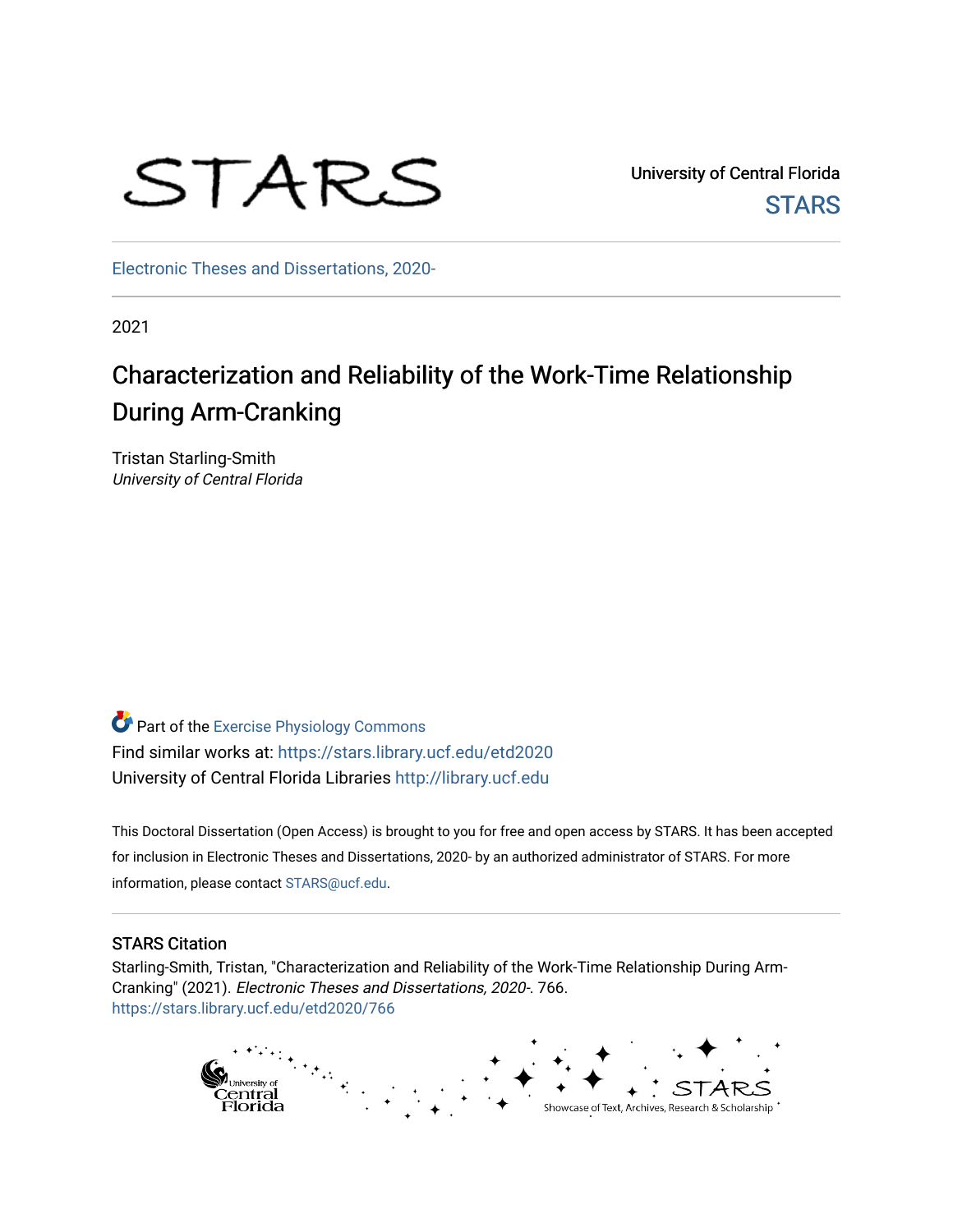### CHARACTERIZATION AND RELIABILITY OF THE WORK-TIME RELATIONSHIP DURING ARM-CRANKING

by

TRISTAN STARLING-SMITH B.S. University of Central Florida, 2016 M.S. University of Central Florida, 2018

A dissertation submitted in partial fulfillment of the requirements for the degree of Doctor of Philosophy in the Department of Learning Sciences and Educational Research in the College of Community Innovation and Education at the University of Central Florida Orlando, Florida

> Summer Term 2021

Major Professor: Jeffrey Stout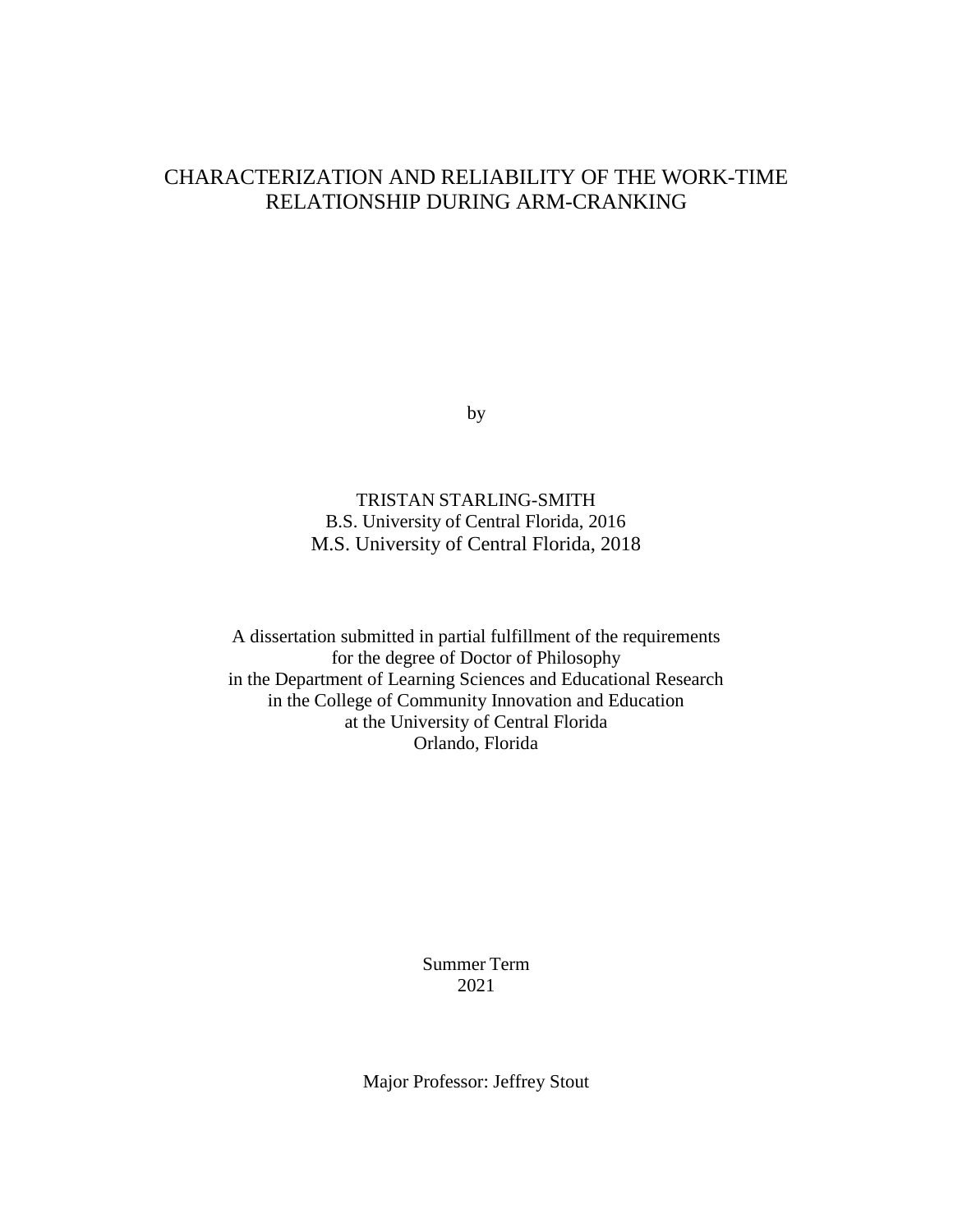**©** 2021 Tristan Starling-Smith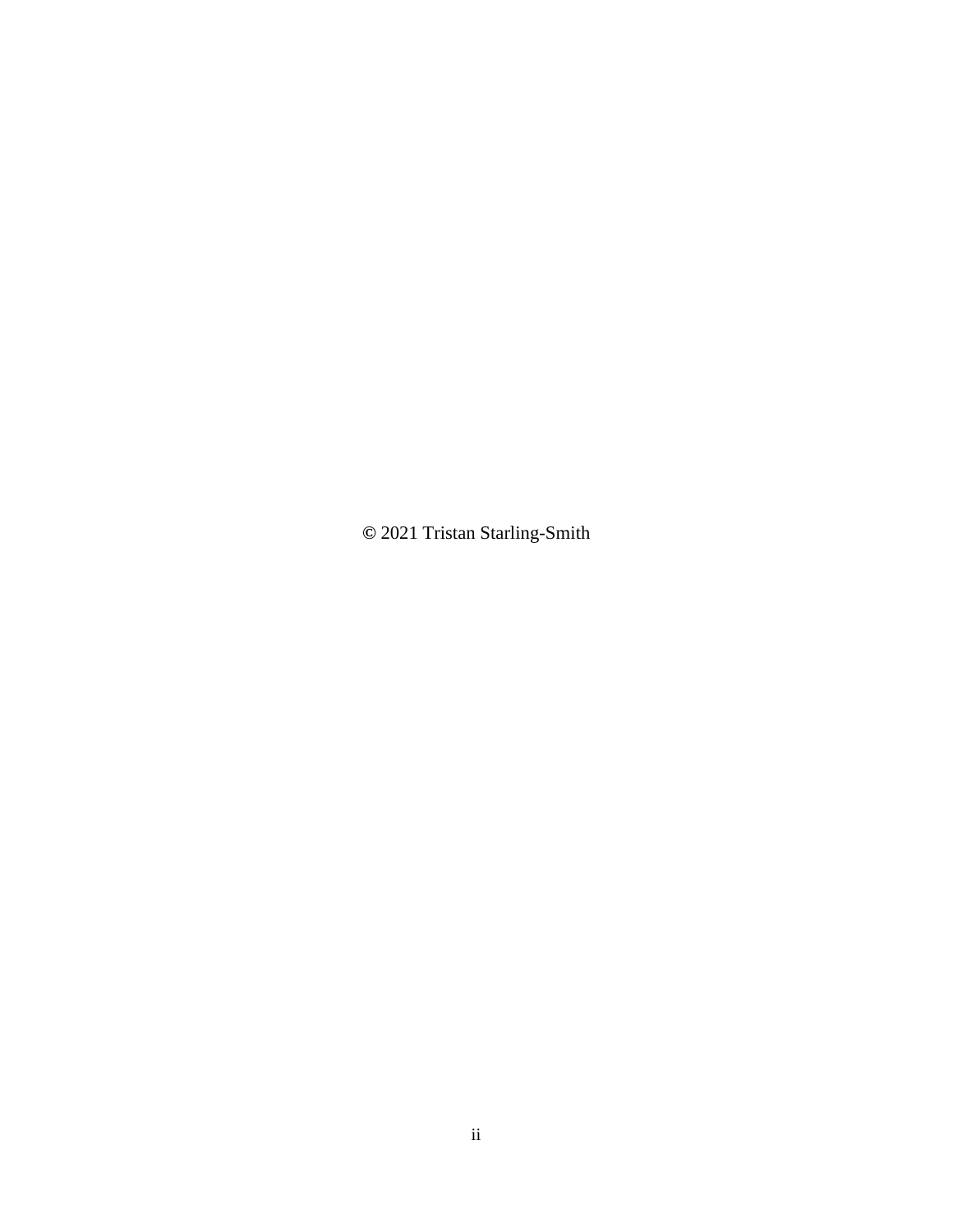#### **ABSTRACT**

**INTRODUCTION:** The critical power (CP) exercise test provides 2 measures, CP and anaerobic working capacity (AWC). CP represents a fatigue threshold that separates the heavy and severe exercise domains, while AWC represents the finite amount of work that can be done above CP. A relatively new protocol for estimating CP has emerged and is described as the 3-minute all-out test (3MT). While this lower body 3MT test has been examined for validity and reliability, very little has been done for the upper body. **PURPOSE:** Examine the reliability of EP and WEP from the 3MT during upper-body ergometry. This study also compares the traditional CP test vs. 3MT methods for estimating CP and AWC. **METHODS:** 15 recreationally active men (age:  $23 \pm 2.6$  y; height:  $175 \pm 4.5$  cm; weight:  $86.8 \pm 14.4$  kg; body fat:  $20.7 \pm 7.8$ % body fat) completed a graded exercise test to exhaustion on an arm ergometer to determine peak power output (PPO). Participants completed two 3-minute all-out tests (3MT) on different days. Finally, each participant completed three constant work-rate arm-cranking tests at 90, 100, and 110% PPO. Linear regression was used to estimate CP and AWC via the work-time relationship during the constant work-rate tests. EP and WEP were determined using the work-time integral during the 3MT. **RESULTS:** ICC values for EP (.90) and TW (.956) revealed excellent reliability, while AWC (.783) had good reliability. CP estimated from the traditional method was significantly different from EP estimated from 3MT (t[14] = -3.631;  $p = 0.003$ ). W' estimated from the traditional method was not significantly different from WEP estimated from 3MT (t[14] = .185;  $p = .856$ ). **CONCLUSIONS:** The 3-minute all-out test (3MT) is a reliable method for estimating EP during

upper-body ergometry.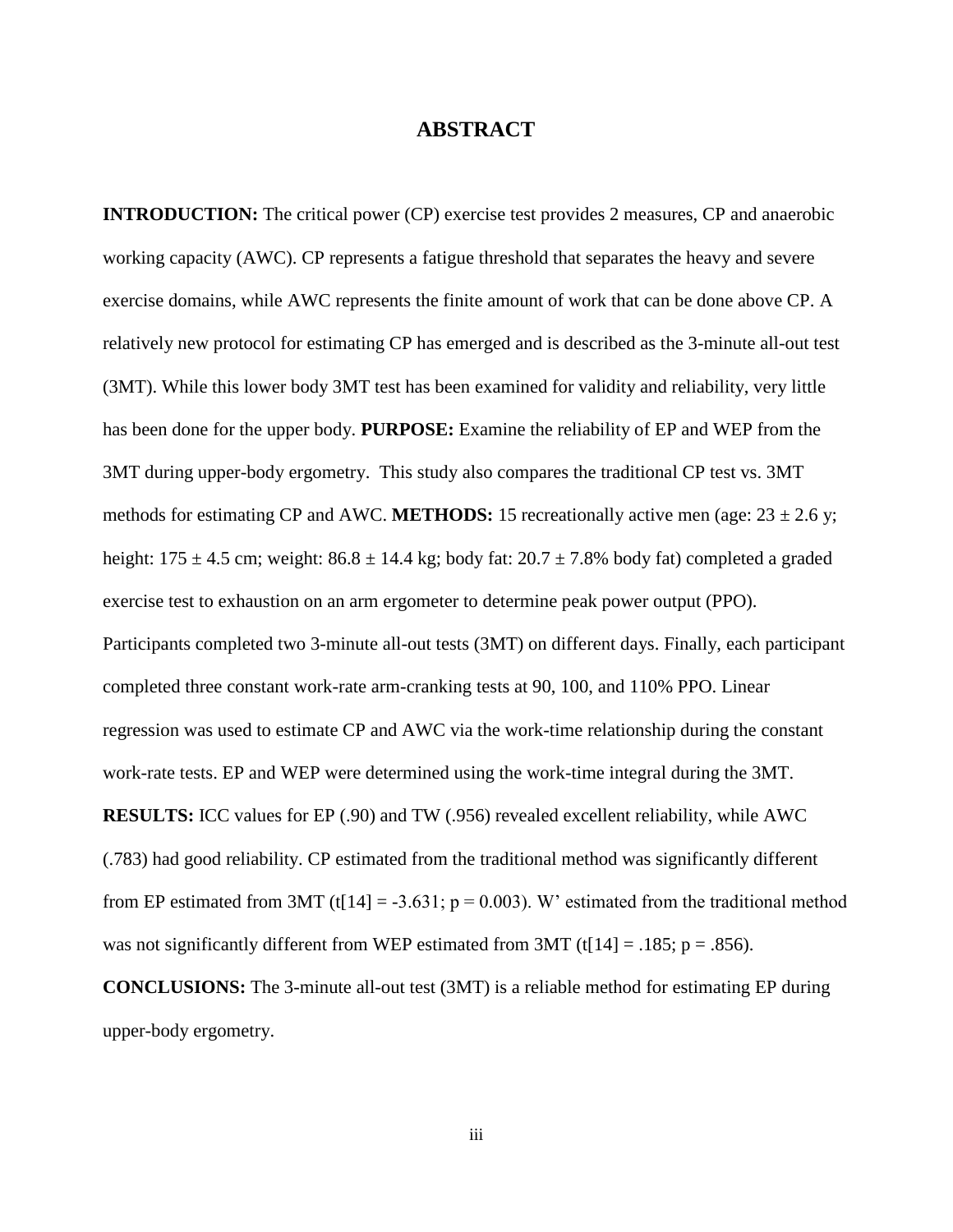## **TABLE OF CONTENTS**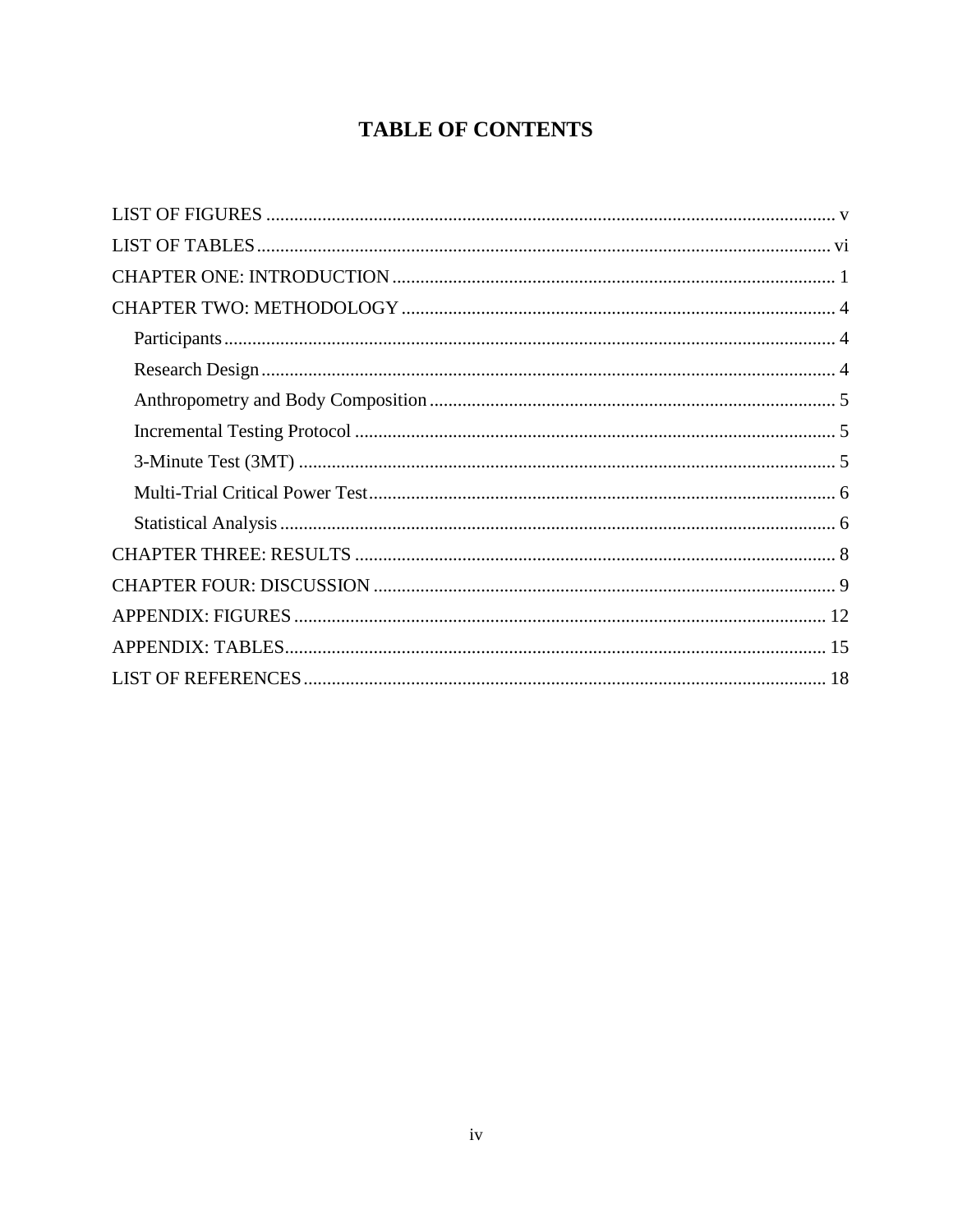## **LIST OF FIGURES**

<span id="page-5-0"></span>

| Figure 1 Bland–Altman plots for estimated values from the traditional multi-trial CP test and the  |
|----------------------------------------------------------------------------------------------------|
| second 3MT trial CP and EP. The solid line represents the bias/constant error, and the dashed line |
|                                                                                                    |
| Figure 2. Bland–Altman plots for estimated values from the traditional multi-trial CP test and the |
| second 3MT trial W' and work above EP. The solid line represents the bias/constant error, and the  |
|                                                                                                    |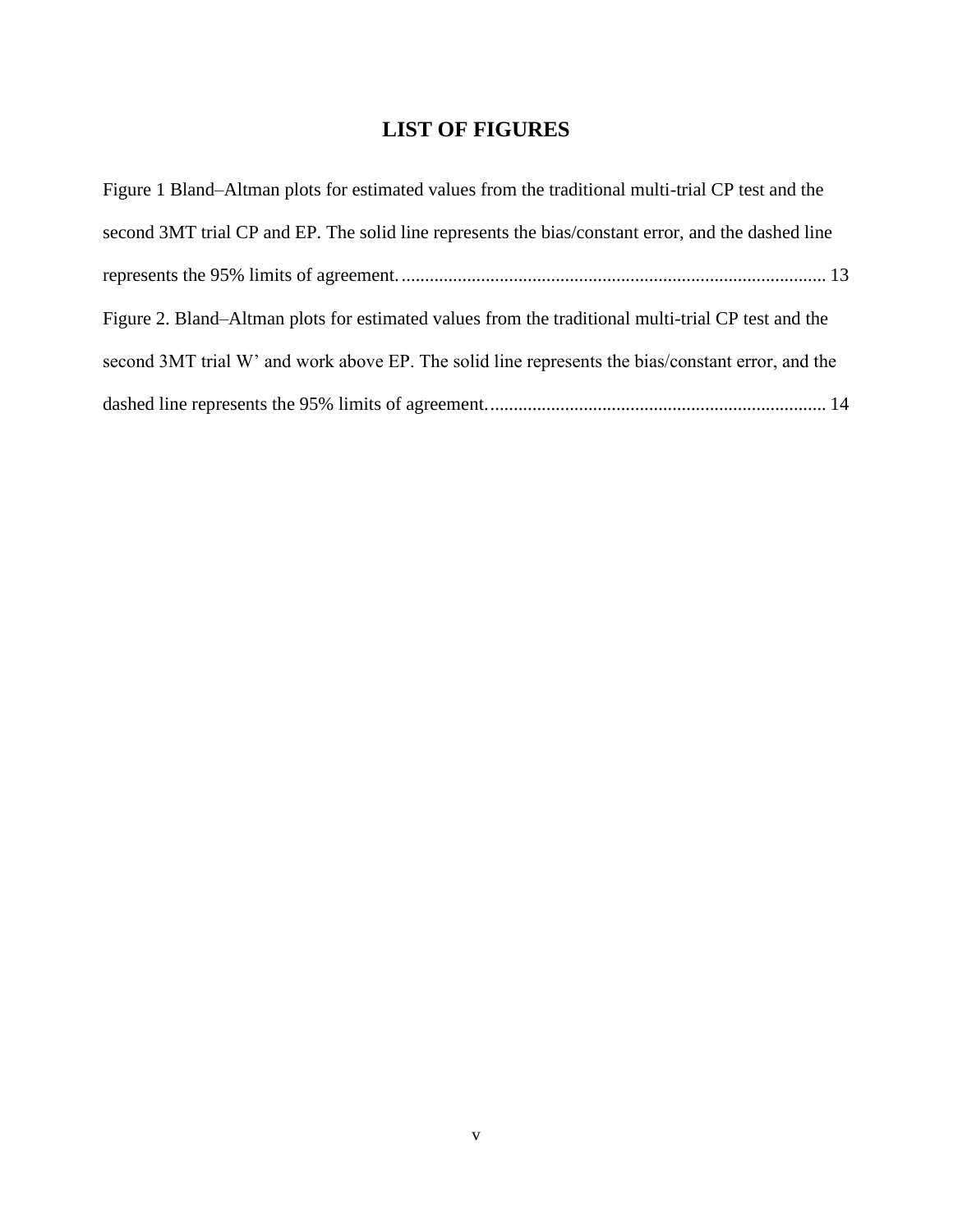## **LIST OF TABLES**

<span id="page-6-0"></span>

| Table 1 Comparison of estimated values from 3 min test (3MT) trials and the multi-trial 16 |  |
|--------------------------------------------------------------------------------------------|--|
|                                                                                            |  |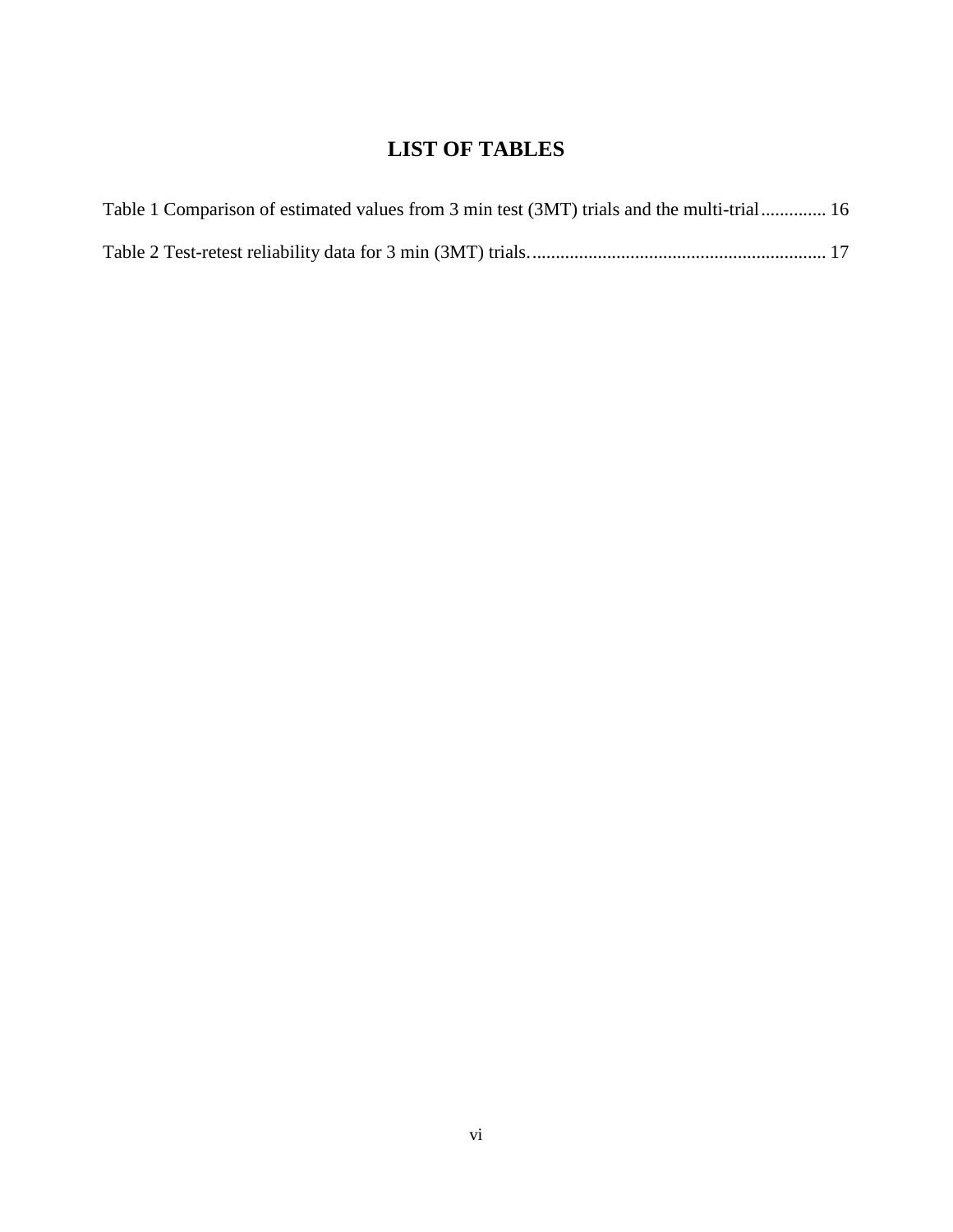#### **CHAPTER ONE: INTRODUCTION**

<span id="page-7-0"></span>The critical power (CP) concept represents the work-time relationship observed during many exercise modalities (Jones et al., 2010). CP, the primary measure of the work-time relationship, describes the workload a muscle group can maintain without reaching exhaustion (Monod and Scherrer, 1965). Another way to describe CP is as a fatigue threshold that separates the heavy and severe exercise domains (Jones et al., 2010, Poole et al., 2016). Exercise taking place above CP will eventually lead to exhaustion, as well as increased intramuscular acidity and blood lactate concentrations (Poole et al., 2016, Jones et al., 2010, Taylor and Batterham, 2002). The second parameter in the work-time relationship is W' (or anaerobic working capacity AWC) which is characterized as a finite amount of work that can be done above CP (Jones et al., 2010, Townsend et al., 2017). Theoretically, upon depletion of W' at work rates above CP, exhaustion will occur, and the activity must end.

The CP concept was originally applied to lower-body resistance training (Monod and Scherrer 1965) before expanding to lower-body aerobic activities such as treadmill running and cycle ergometry (Moritani et al., 1981, Hughson et al., 1984). More recently, the CP concept has been applied during upper-body modalities (Taylor and Batterham 2002). The upper body has a larger proportion of type II muscle fibers than the lower body with a lower overall muscle mass, causing an early reliance on anaerobic metabolism (Calbet et al., 2003; Sanchis‐ Moysi et al., 2010; Martin et al., 1991). This early reliance on anaerobic metabolism, combined with other morphological factors (Martin, Zeballos, & Weisman, 1991), such as larger diffusion distances due to fewer capillaries per muscle fiber (Calbet et al., 2005), limits the aerobic capacity of the upperbody which consistently produces maximal VO2 values around 70% of what is observed in the

1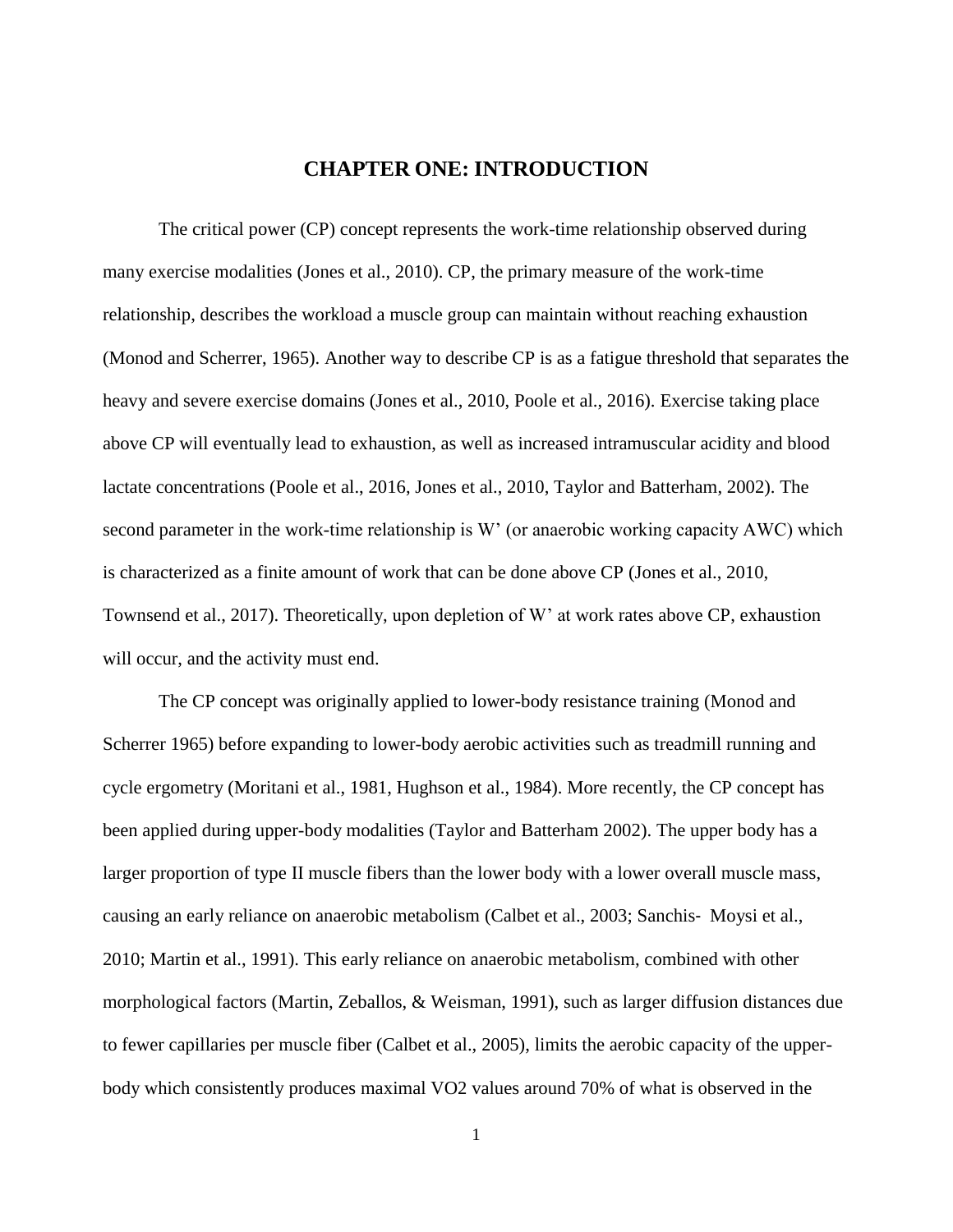lower-body (Martin et al., 1991). Earlier reliance on anaerobic metabolism suggests fatigue thresholds such as ventilatory threshold (VT) and respiratory compensation point (RCP) may occur earlier as well during incremental exercise. RCP and CP are often identified as occurring at the same power outputs (Bergstrom et al., 2013); therefore, we can theorize that CP will occur earlier as well.

CP is a valuable performance measure to many athletic populations but is rarely assessed due to the time commitment required to estimate it (Jones et al., 2010). Traditionally, to estimate CP, three to five separate exercise tests are necessary to model the work-time relationship accurately. First, a test to measure peak power is needed; graded exercise tests (GXT) are most commonly used. Once peak power is measured, three to five constant-work-rate (CWR) trials are performed at intensities surrounding peak power (e.g., 80%, 90%, 100%, 110%, 120%) (Galbraith et al., 2014). Total work is plotted against time for each CWR trial, and linear regression is applied, creating the two-parameter critical power model (Jones and Vanhatalo 2017). In this linear model, the slope of the regression is CP, and the y-intercept is W'. This method provides a reliable way to estimate CP during lower body exercise (Smith and Hill 1993; Gaesser and Wilson 1988).

Recently, a more time-efficient method for estimating CP has emerged. This new method, called the 3-minute all-out test (3MT), aims to estimate CP and W' that is less cumbersome (Burnley et al., 2006). During the 3MT, a resistance based upon the participant's body mass is applied to the ergometer (Bergstrom et al., 2012). The participant is instructed to accelerate to their maximum and maintain that effort for the duration of the test. CP is determined by averaging the power output in the last 30 seconds of the test and is called end test power (EP). W' called work above end power (WEP) in the 3MT is the power-time integral above end power (Vanhatalo et al., 2008). This 3MT has been effectively applied to the lower body via cycle ergometry (Burnley et

2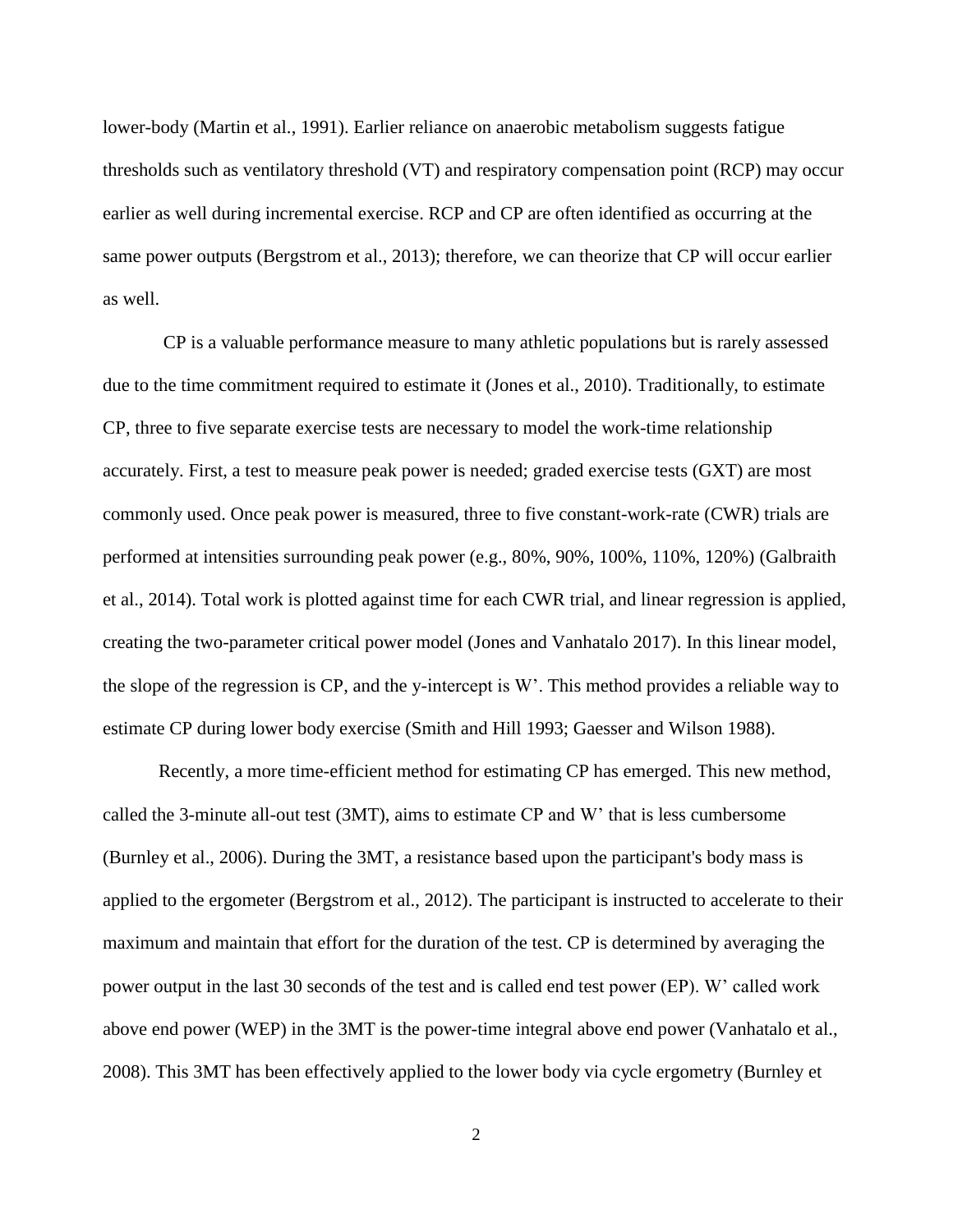al., 2006) and is found to be a valid and reliable means for estimating CP during lower body exercise (Vanhatalo et al., 2007; Vanhatalo et al., 2008).

The CP concept has also been applied during exercise modalities that utilize the upper-body musculature, where a linear work-time relationship is observed (Capodaglio and Bazzini 1996). Initially, the traditional CP method was employed during upper-body cycling, where five sets of constant power tests were performed twice (Taylor and Batterham 2002). High variation in parameter estimates has been observed for both CP and W' when utilizing the traditional method of CP estimation during upper-body ergometry (Taylor and Batterham 2002). Recently, the 3MT has been applied to upper-body ergometry where excellent reliability parameters (ICC's  $> .922$ ) were noted for all power measurements automatically measured on the ergometer except time to peak power (Flueck 2017). With almost all power parameters showing excellent reliability during a 3MT, the opportunity to examine estimates of CP and W' presents itself.

The purpose of this investigation is to examine the reliability of CP and W' estimated from a 3MT during upper-body ergometry. A secondary goal of this study is to compare EP and WEP from the 3MT to CP and W' derived from the traditional method. Considering the data seen in the lower body, our hypothesis is that CP and W' estimated from the 3MT will be reliable and provide similar values to the traditional method.

3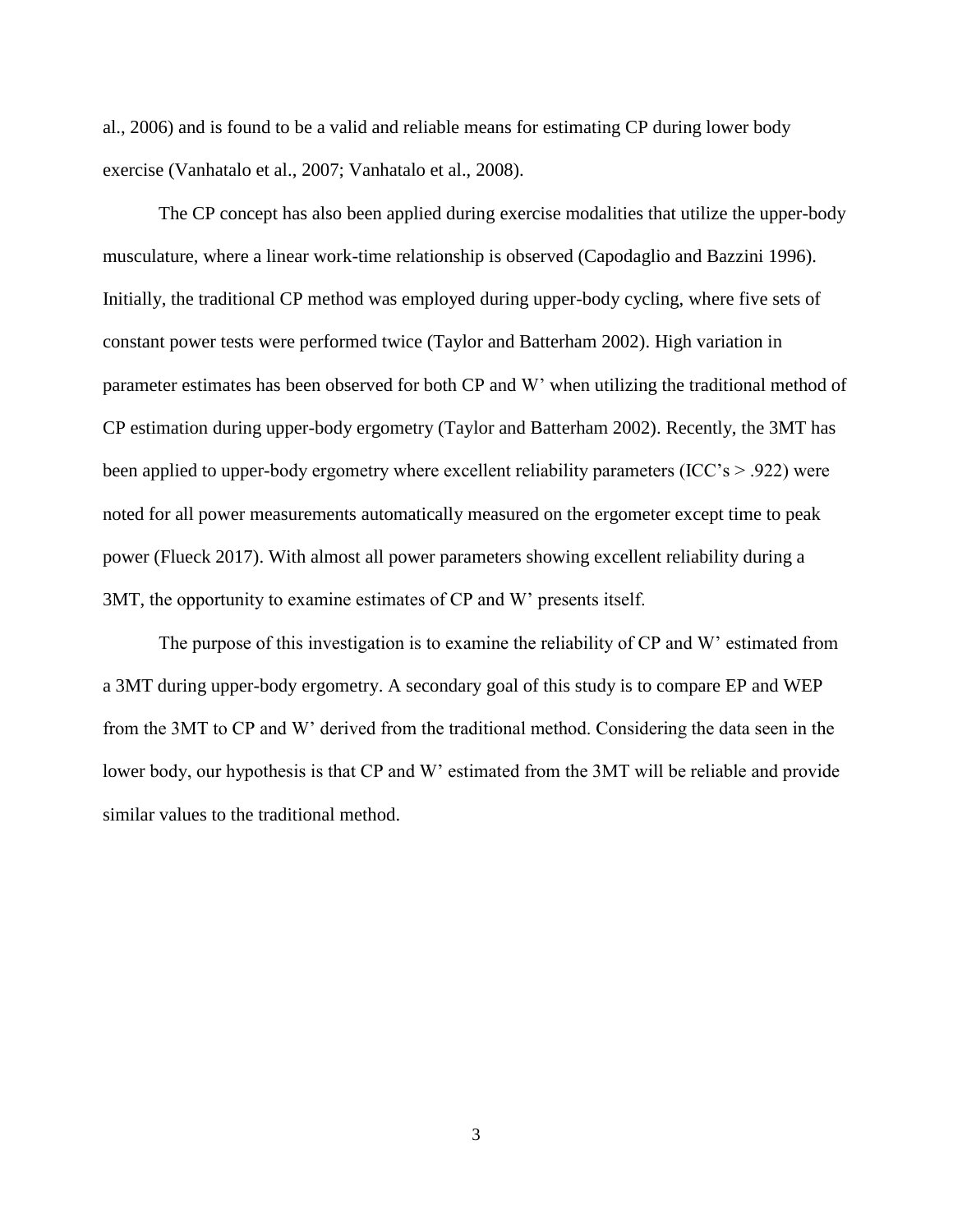#### **CHAPTER TWO: METHODOLOGY**

#### **Participants**

<span id="page-10-1"></span><span id="page-10-0"></span>Recreationally trained males between the ages of 18 and 35 were screened for eligibility using a Physical Activity Readiness Questionnaire (PAR-Q+) and confidential Medical History and Activity Questionnaire (MHAQ). Informed consent was reviewed privately with each participant prior to enrolling in this investigation. Participants were instructed to maintain daily physical activity and their normal diet throughout the study. Before maximal testing, participants were asked to avoid any strenuous physical activity the day before the test. Individuals were excluded if they had recent musculoskeletal injuries or surgeries, any chronic illness that required continuous medical care, current incarceration, cognitive impairment, or inability to provide consent, or present or past use of performance-enhancing drugs. This protocol was reviewed and approved by the University of Central Florida's institutional review board.

#### Research Design

<span id="page-10-2"></span>To test the hypotheses, this investigation follows a within-subject repeated measures design. After the informed consent (T1), each participant was assessed for their anthropometric measures and body composition and completed an incremental exercise test to volitional exhaustion on an upper-body ergometer. On the second visit (T2), participants completed the first of two 3-minute all-out tests (3MT). On the third visit (T3), participants completed the second 3-minute test (3MT). Finally, on the fourth visit (T4), participants completed three randomized time trials at (90%, 100%, and 110%) of peak power output.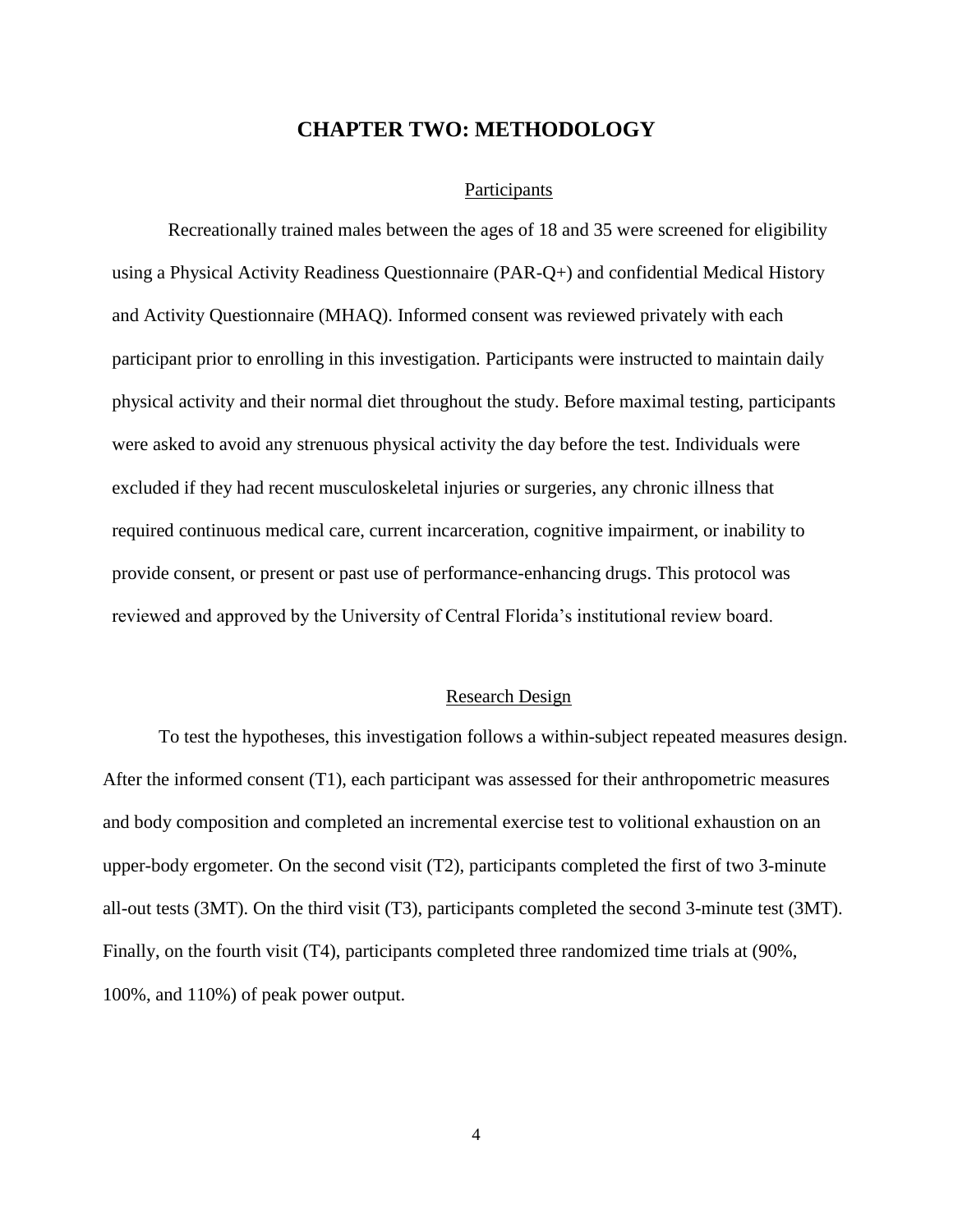#### Anthropometry and Body Composition

<span id="page-11-0"></span>Anthropometrics were obtained by a stadiometer for body height and scale for body mass (500KL Health O Meter, Alsip, IL, USA) on the first visit following informed consent. Body fat percent was obtained from a multifrequency bioelectrical impedance analysis device (Inbody 770, USA). For body composition analysis, participants were instructed to wear minimal clothing. In addition, they were required to remove all jewelry, shoes, and socks. Each subject was asked to stand on a scale with two handles for one minute to obtain measurements for body composition.

#### Incremental Testing Protocol

<span id="page-11-1"></span>During T1, an incremental test to volitional exhaustion was performed on an upper-body ergometer (891E, Monark Upper Body Ergometer, Vansbro, Sweden). During this test, participants' heart rates were recorded. Chest strap heart rate monitors were used (Polar H10), and the participants secured the monitor themselves. The participants performed a three-minute warmup at 50 W; they were required to maintain a cranking cadence of 50 revolutions per minute (RPM) at an initial 50 W workload. The workload then increased 20 W every two minutes until the participant could not maintain a cadence above 50 RPM for 5 seconds despite verbal encouragement or volitional fatigue (La Monica et al., 2018). Peak power will be determined as the highest power output completed during a two-minute stage.

#### 3-Minute Test (3MT)

<span id="page-11-2"></span>During T2 and T3, participants returned to the POWER laboratory. A 3-minute all-out test was performed on an upper-body ergometer (891E, Monark Upper Body Ergometer, Vansbro, Sweden) to measure end power (EP) and work above end power (WEP). First, participants performed a three-minute warm-up at 50 W, followed by 1 minute of rest. After the 1-minute rest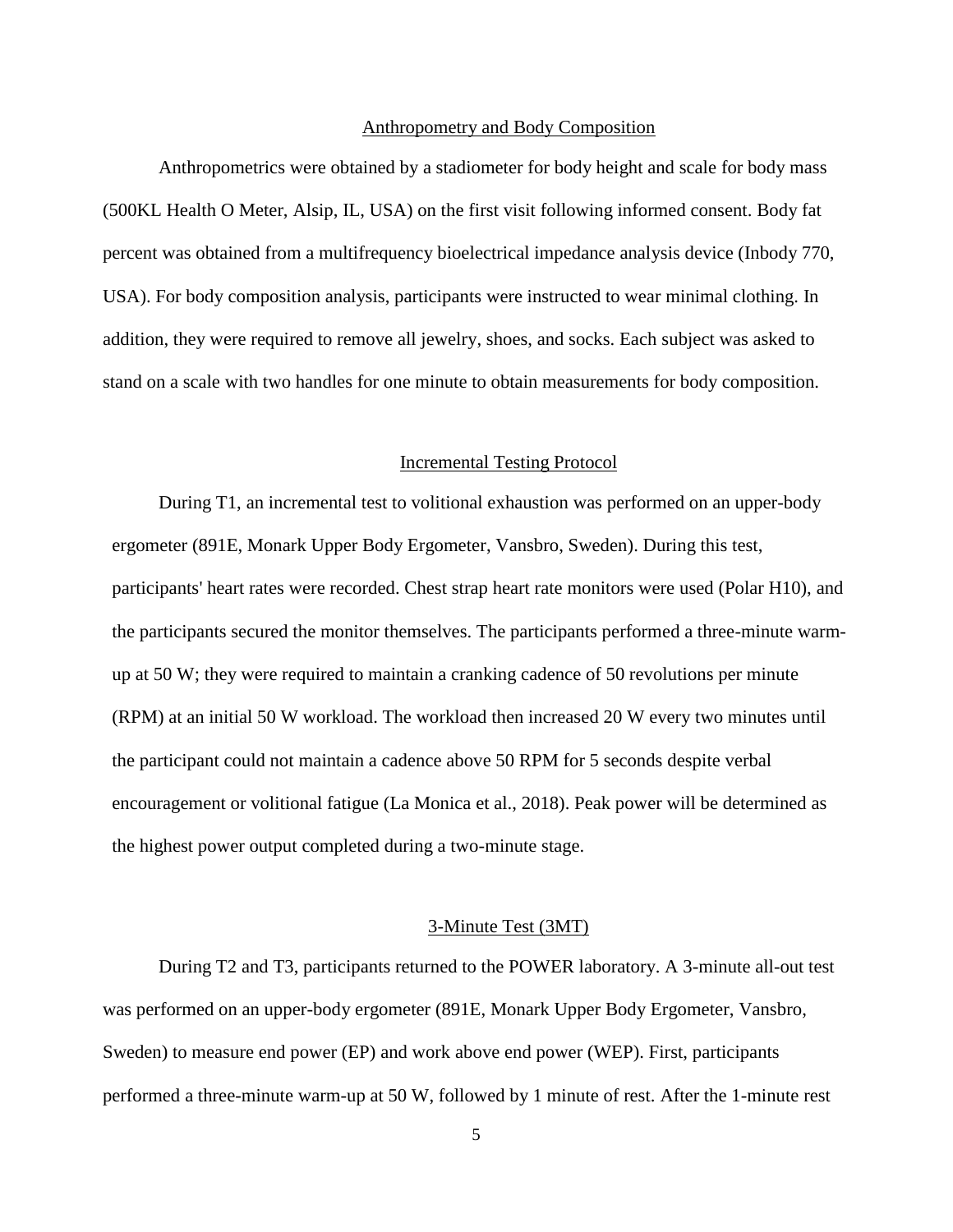period, participants were instructed to start cranking as fast as possible, and 3-7 seconds after that, a resistance of two percent of their body mass was applied to the ergometer. Participants were asked to keep cranking as fast as possible for 3 minutes with strong verbal encouragement throughout. This test ended after 3 minutes or whenever the participant could not keep cranking the handles. CP is estimated from the average power of the last 30 seconds of the test, and AWC was measured from work completed above CP. Peak power is defined as the highest power output achieved during the test, and time to that peak power was also recorded.

#### Multi-Trial Critical Power Test

<span id="page-12-0"></span>During T4, the participants completed a multi-trial critical power test on an upper-body ergometer (891E, Monark Upper Body Ergometer, Vansbro, Sweden) to measure CP and AWC. Following a 3-minute warm-up at 50 W, the participants performed three randomized time trials at (90%, 100%, and 110%) of PPO achieved during the graded exercise and maintained 50 rpm throughout the test which were separated by a minimum of 15 minutes of rest. Linear regression was used to determine the slope of the line from the relationship between TTE and TW for each set of trials. According to the work-time model (Smith, Stephens, Hall, Jackson, & Earnest, 1998), the slope of the regression line was considered CP while the y-intercept was deemed AWC.

#### Statistical Analysis

<span id="page-12-1"></span>All statistical analyses were conducted via the Statistical Package for Social Science (SPSS) software for Windows version 25 (SPSS Inc., Chicago, IL). Dependent variables (EP, WEP, CP, AWC, TW) were analyzed using a dependent T-Test to determine where significant differences exist. Relevant correlation analyses were conducted for comparisons of CP and EP as well as AWC and WEP. Intraclass correlation coefficients (ICC; model 2,1) (Weir 2005), standard error of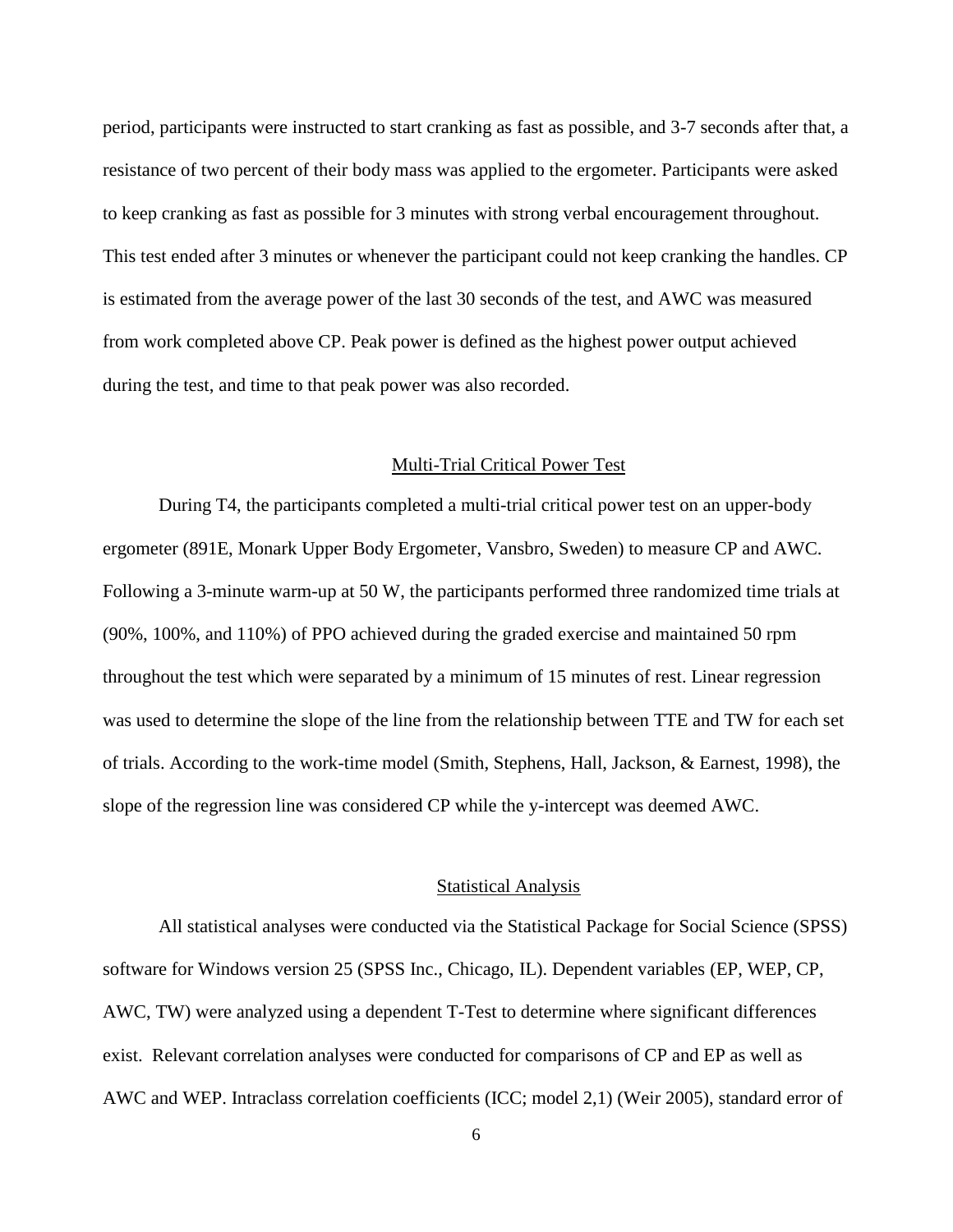measurement (SEM), the minimal difference (MD), and 95% confidence intervals for mean differences were used to compare the reliability of EP, WEP, and TW during the 3 min all-out tests. EP was evaluated against the traditional multi-trial estimate of CP by calculating the constant error  $(CE = multi-trial CP - 3MT EP Watts)$ , Pearson product-moment correlation coefficient (r), standard error of estimate (SEE), and total error (TE). Additionally, the method of Bland and Altman (1983) was used to identify the 95% limits of agreement between the traditional method and 3MT variables.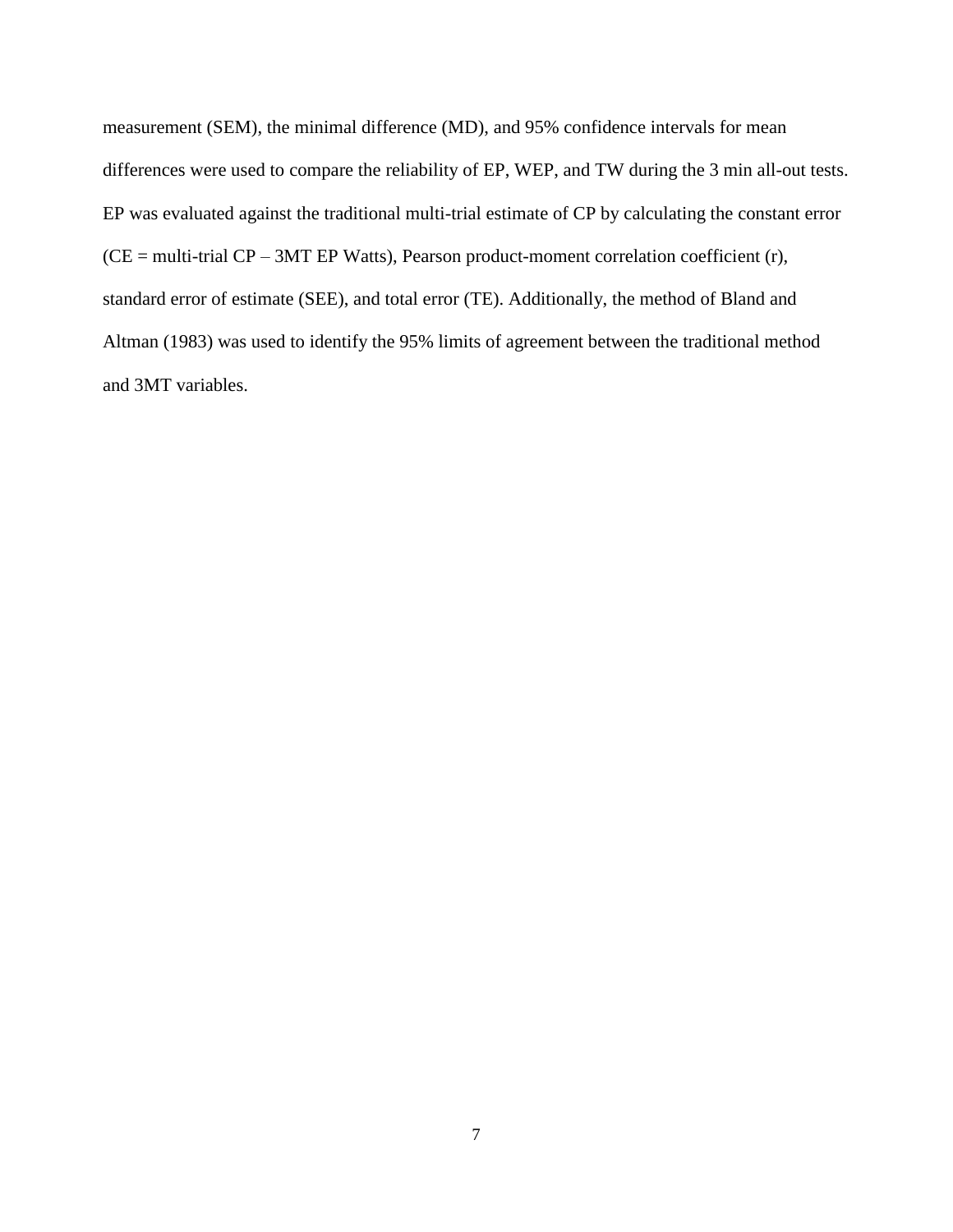#### **CHAPTER THREE: RESULTS**

<span id="page-14-0"></span>The estimates for the variables from 3MT1, 3MT2, and the multi-trial CP test are listed in table 1. CP estimated from the traditional method was significantly different from EP estimated from 3MT2 (t[14] = -3.631; p = 0.003) with a CE of -23W, SEE of +17W, TE of +33W, and was not significantly correlated ( $r = 0.27$ ,  $p = 0.337$ ). EP estimated from 3MT1 was not significantly different from 3MT2 ( $p = 0.992$ ). W' estimated from the traditional method was not significantly different from WEP estimated from 3MT (t[14] =  $0.185$ ; p = 0.856) with a CE of +205J, SEE of +2644J, TE of 4152J, and was not significantly correlated ( $r = -0.39$ ;  $p = 0.075$ ). Figures 1 and 2 present the 95% limits of agreement via Bland-Altman plots for CP (77.3W  $\pm$  17.8W) and EP  $(100.3W \pm 21.1W)$  with LOA values ranging from -70W to +24W as well as W' (6333J  $\pm$  3016J) and WEP (6128J  $\pm$  1901J) with LOA values ranging from -7923J to +8333J. In addition, the regression lines in Figures 1 and 2 are not significant ( $p = 0.337$ ) and ( $p = 0.15$ ), respectively, suggesting there is not a bias in mean values. All but one participant fell within 1.96 standard deviations of the mean difference for CP and W'.

The ICC, SEM, MD, and 95% CI values for EP, WEP, and TW are displayed in table 2. No significant differences were observed between any 3MT variables.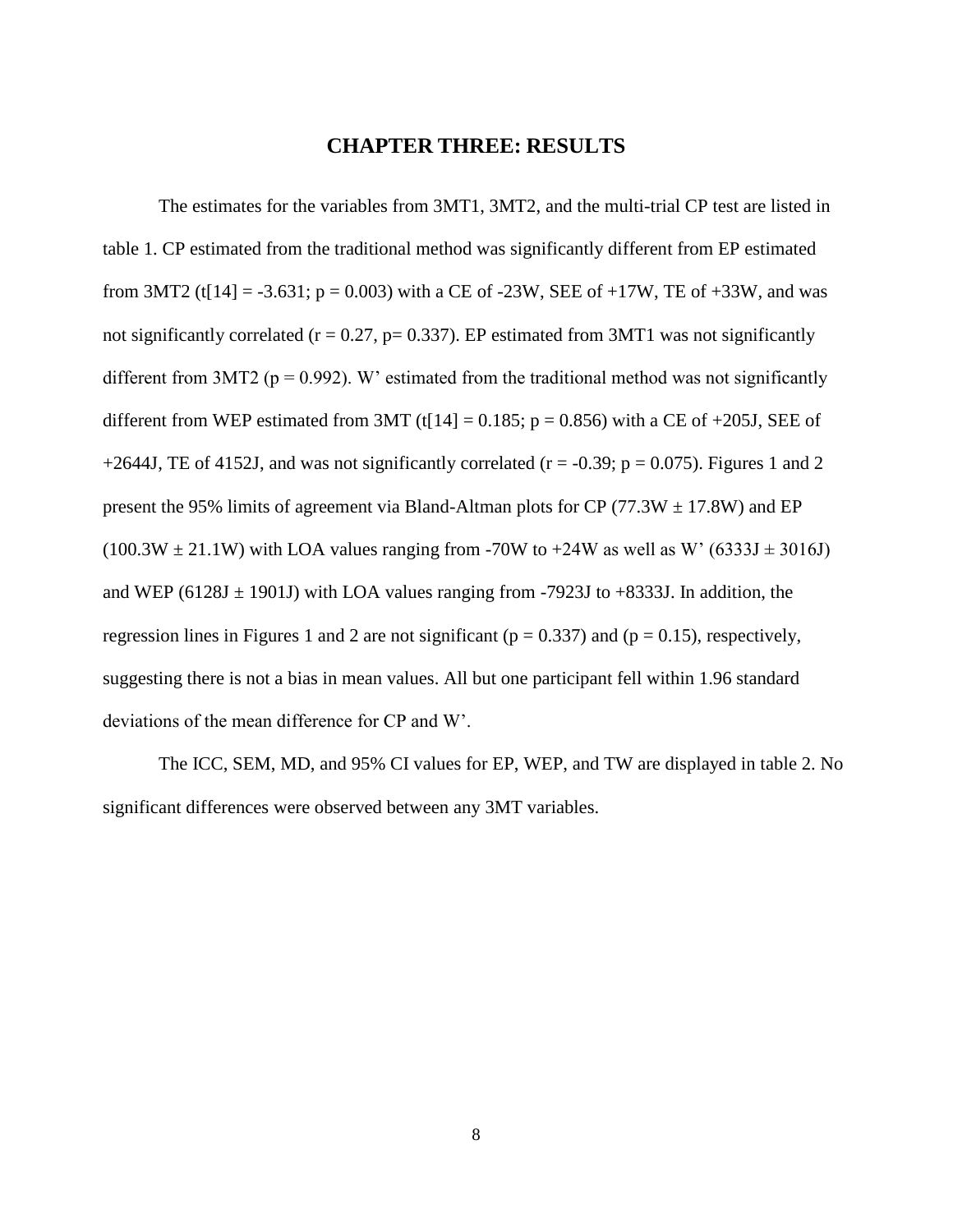#### **CHAPTER FOUR: DISCUSSION**

<span id="page-15-0"></span>This investigation is the first to examine the work-time relationship's estimations of CP and W' during a 3MT on a mechanically braked upper-body ergometer. The test-retest reliability for EP (ICC<sub>2,1</sub> = 0.90) and WEP (ICC<sub>2,1</sub> = 0.783) observed in the current investigation is in agreement with repeatability parameters observed using the traditional estimation of CP and AWC (Gaesser and Wilson 1988). Mean EP values during 3MT1 (100  $\pm$  18W) and 3MT2 (100  $\pm$ 21W) were similar to traditional CP (96  $\pm$  16W) (95  $\pm$ 17W) values observed previously (Taylor and Batterham 2002) and (90.22  $\pm$  12.88) (La Monica et al., 2018). The excellent (ICC<sub>2,1</sub> = 0.956) reliability observed for TW is in agreement with previous literature (ICC $2,1 = 0.984$ ) (Flueck 2017). The high-reliability values observed in the current investigation can provide investigators with confidence that the 3MT remains reliable across a variety of exercise modalities.

In the current study, CP estimated from the traditional method was statistically different from EP estimates. This is similar to findings observed in the lower body where EP and CP were also statistically different  $(275.1\pm41.2 \text{ W}$  vs.  $244.9\pm26.2 \text{ W}$ , P=0.004) (Wright et al., 2017) when cycling against a fixed resistance. EP has also been identified to overestimate CP by as much as 37W during lower-body cycling (Karsten et al., 2016); the mean difference noted in the current investigation is 23W. The high standard error (17W) reported between CP and EP in the current investigation conflicts with what has been observed during lower body cycling, where a smaller standard error was reported (6W) (Jones and Vanhatalo 2017) for the same relationship. During both rowing (Cheng et al., 2012) and ski ergometry (Fukuda et al., 2014), EP estimated from a 3MT was similar to CP observed during the traditional method. High TE between CP and EP (33W) suggests that the 3MT does not provide a valid estimate of CP even though the Bland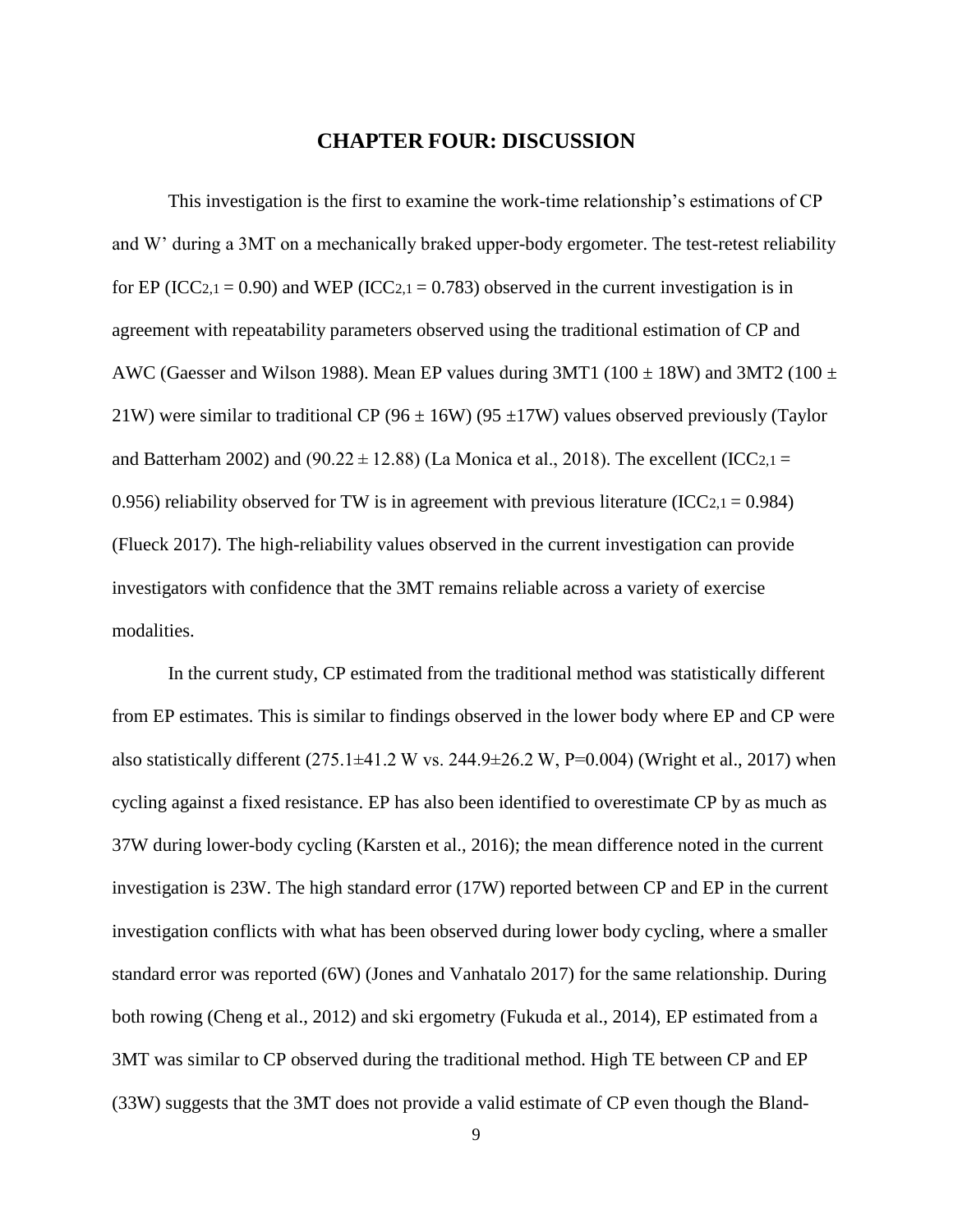Altman plot revealed no systematic biases between the traditional method and 3MT ( $r = 0.27$ ,  $p=$ 0.337). These findings raise questions regarding the validity of the 3MT when cycling against fixed resistances during both upper and lower-body modalities.

WEP estimated in the current investigation had good reliability (ICC = .783) between 3MT1 and 3MT2. Past investigations into the reliability and validity of WEP are inconclusive, with excellent reliability (ICC = .94) reported during lower-body ergometry (Wright et al., 2017) and fair reliability (ICC = .611) reported during ski ergometry (Fukuda et al., 2014) and rowing  $(ICC = .628)$  (Cheng et al., 2012). WEP and W' were not statistically different ( $p = 0.856$ ) in the current study but had a large total error of 4152J ( $\sim$ 65% of the  $\bar{x}$ ) and were not significantly correlated ( $p = 0.075$ ). WEP was not significantly different from W' during lower-body cycling (Vanhatalo et al., 2007) or ski ergometry (Fukuda et al., 2014) but was significantly different during rowing (Cheng et al., 2012). With large total error and a wide range of reliability across modalities, it is difficult to determine if WEP estimates the same parameter as W'. Anaerobic capacity is still a theoretical construct (Green and Dawson 1993), and with large measurement errors, it is still not understood if W' and WEP represent the same quantity (Burnley 2009; Dekerle et al., 2008). Further research is needed to determine if W' and WEP are synonymous and remain similar across all exercise modalities.

The most important limitation in this investigation is that all three times to exhaustion trials were completed in one day, possibly influencing the work-time relationship used to estimate CP and W' in the traditional method. It is possible that randomizing the constant workrate trials used to estimate CP may impact overall CP values performed on the same day. In the current study, randomly assigned individuals to the 110% trial first ended up with more shallow slopes for the work-time relationship. Similar findings are noted during a lower-body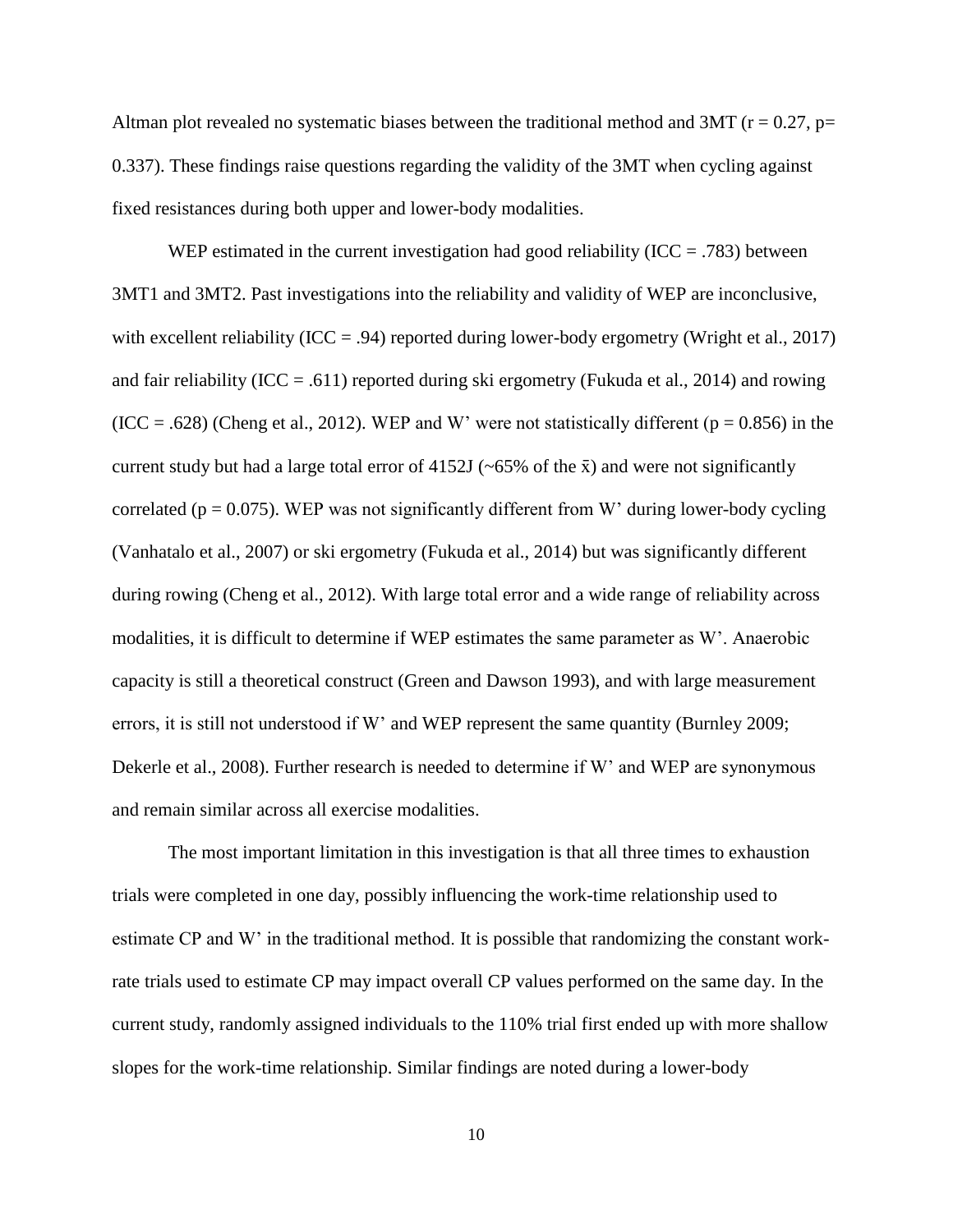investigation into the reliability and validity of the 3MT, where randomization may have affected CP values (Wright et al., 2017). Another possible limitation is that none of these participants had specifically trained on an upper-body ergometer previously; this possibly influenced their efficiency during the movement. However, the excellent reliability observed for EP during the 3MT suggests that familiarization with the upper-body ergometer was not a factor.

In conclusion, our findings suggest that the 3MT provides reliable estimates of EP, WEP, and TW during upper-body ergometry. However, these data also suggest that the EP estimated from the 3MT is different from CP estimated from the traditional method. Therefore, further studies into the validity of EP and WEP estimates from the 3MT are needed to elucidate if the 3MT can be used in place of the traditional CP method during upper-body ergometry. To test if EP represents a true threshold, EP estimated from a 3MT could be used to compare actual time to exhaustion and predicted time to exhaustion at multiple workloads (e.g. EP-20%, EP+20%, EP+40%, EP+60%) (Housh et al., 1989), WEP could be examined in the same way.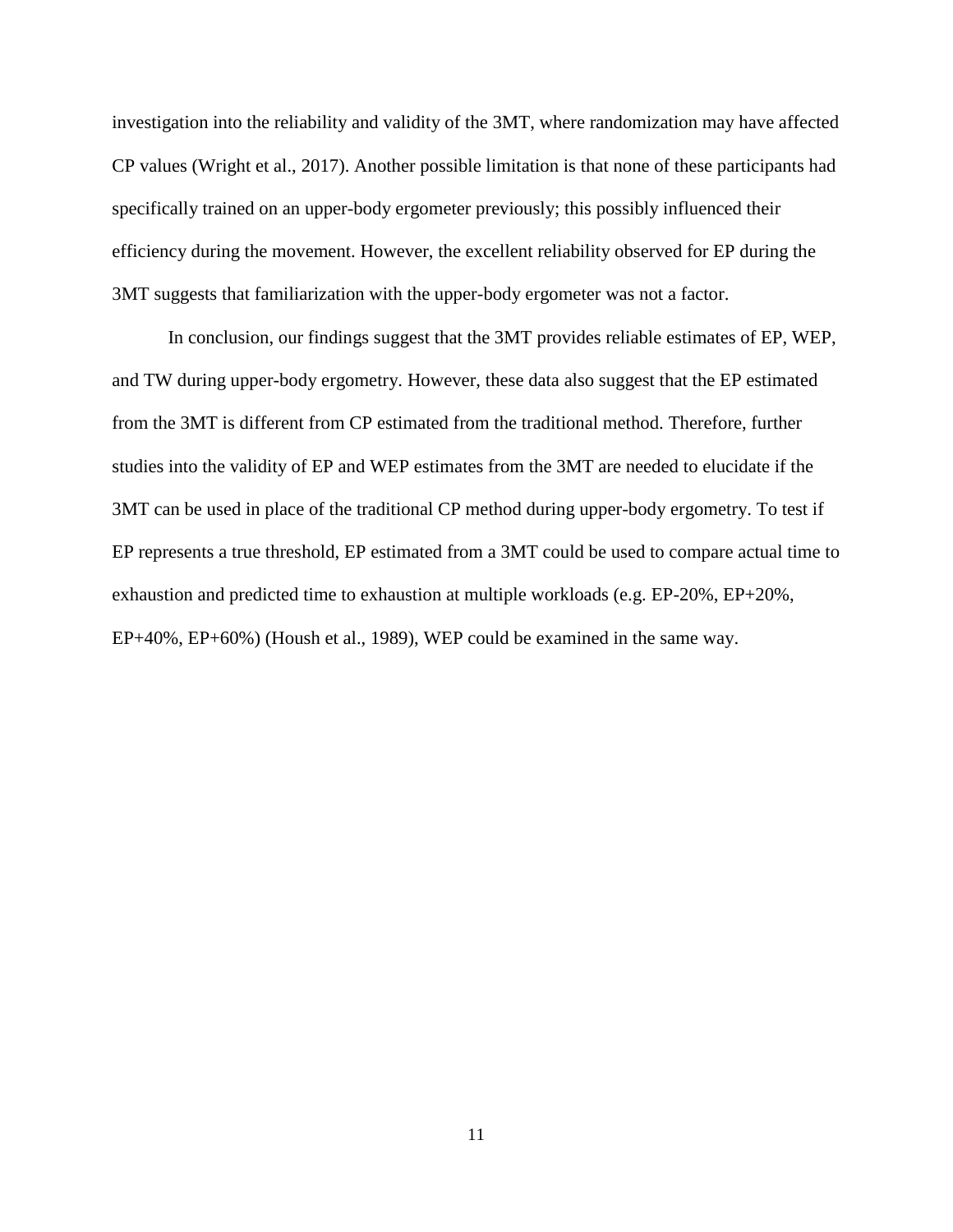## <span id="page-18-0"></span>**APPENDIX A: FIGURES**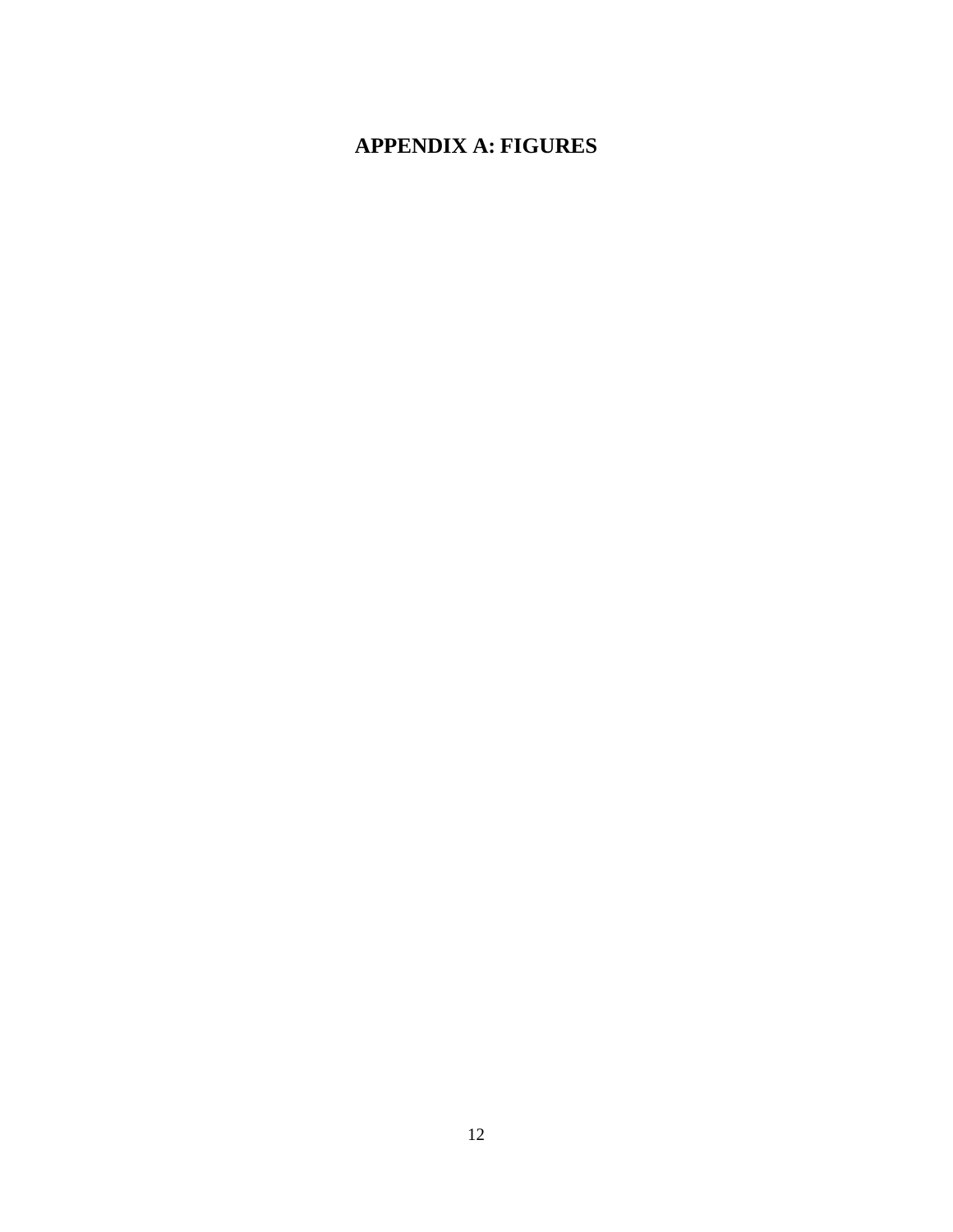

<span id="page-19-0"></span>*Figure 1 Bland–Altman plots for estimated values from the traditional multi-trial CP test and the second 3MT trial CP and EP. The solid line represents the bias/constant error, and the dashed line represents the 95% limits of agreement.*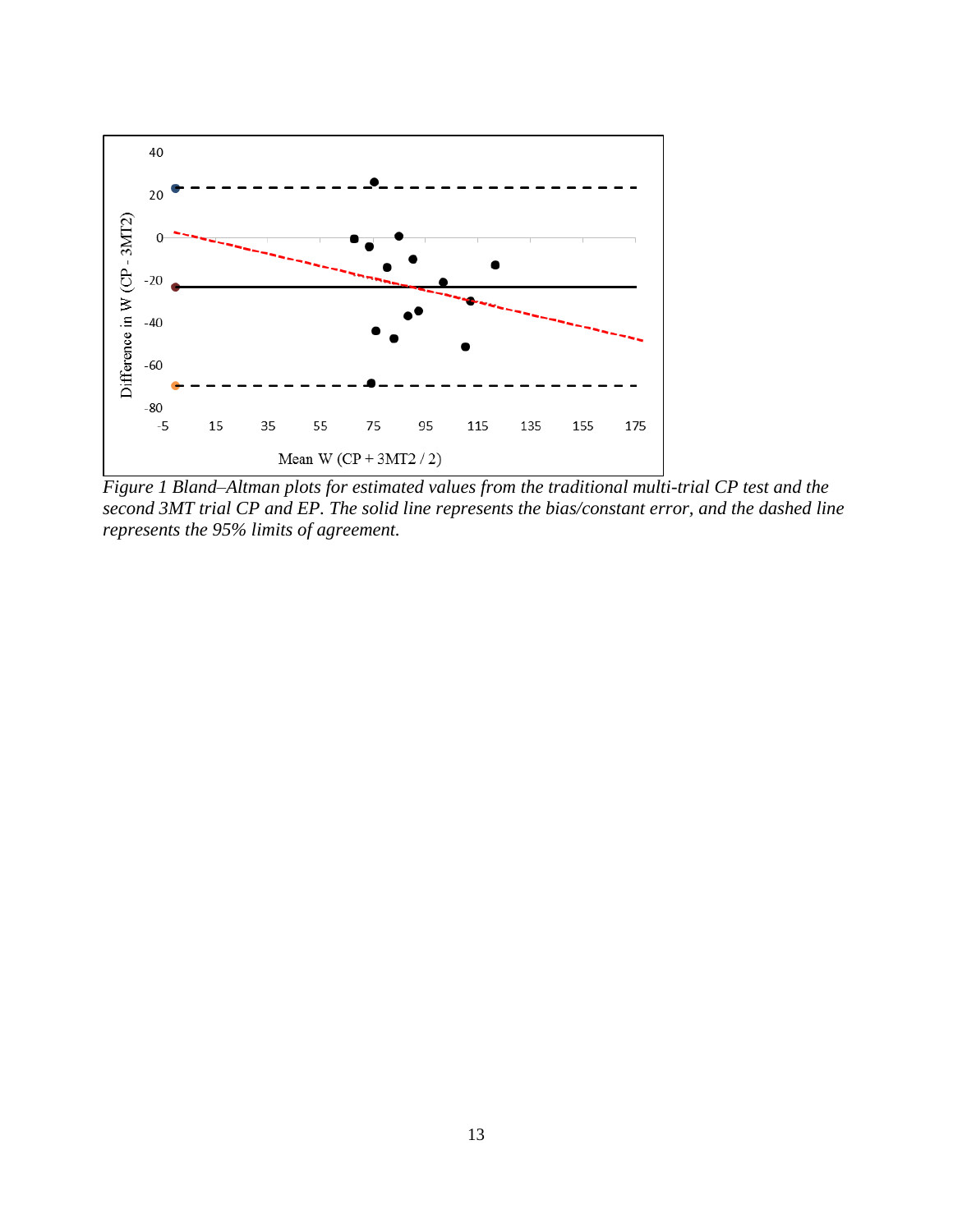

.

<span id="page-20-0"></span>*Figure 2. Bland–Altman plots for estimated values from the traditional multi-trial CP test and the second 3MT trial W' and work above EP. The solid line represents the bias/constant error, and the dashed line represents the 95% limits of agreement.*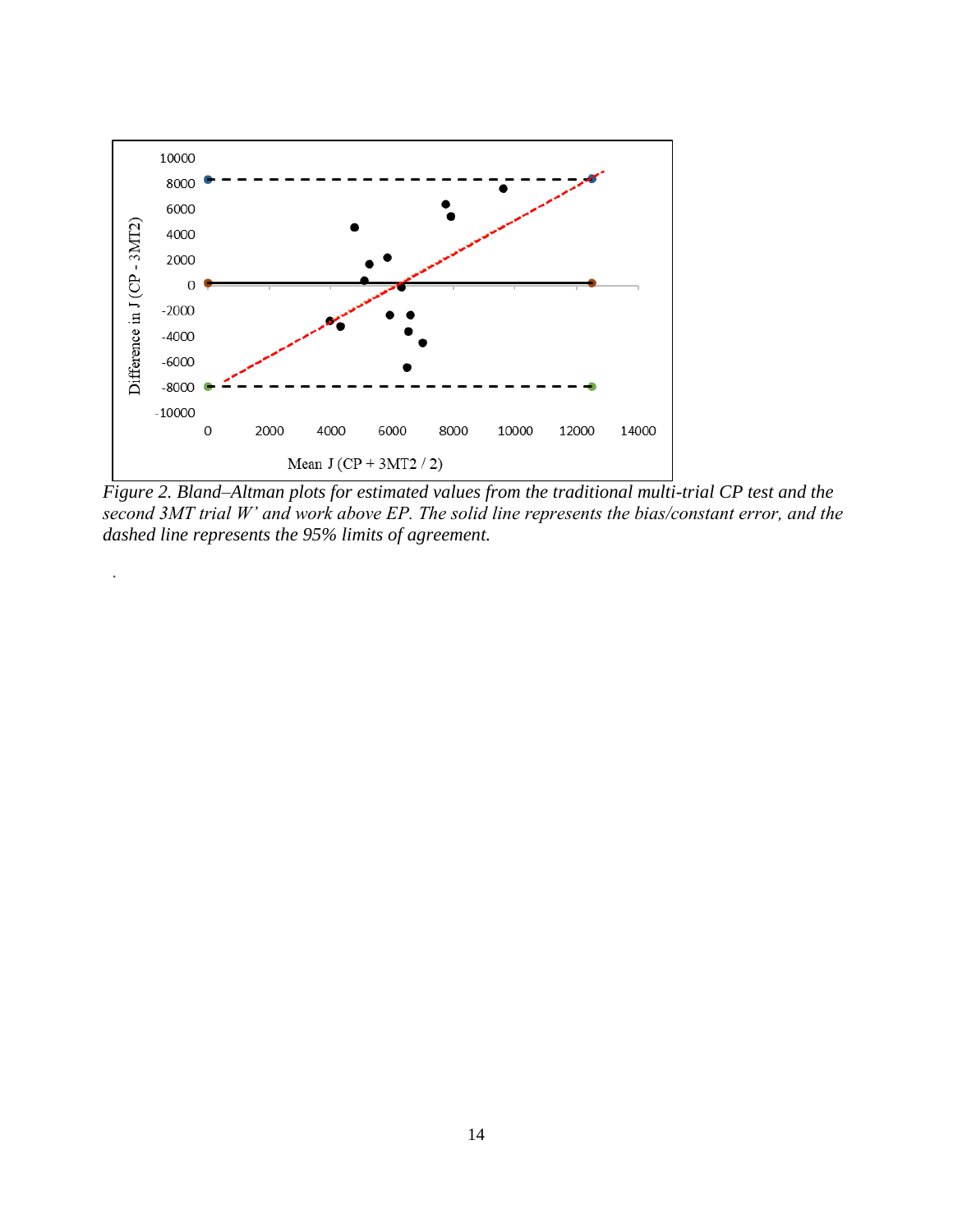## <span id="page-21-0"></span>**APPENDIX B: TABLES**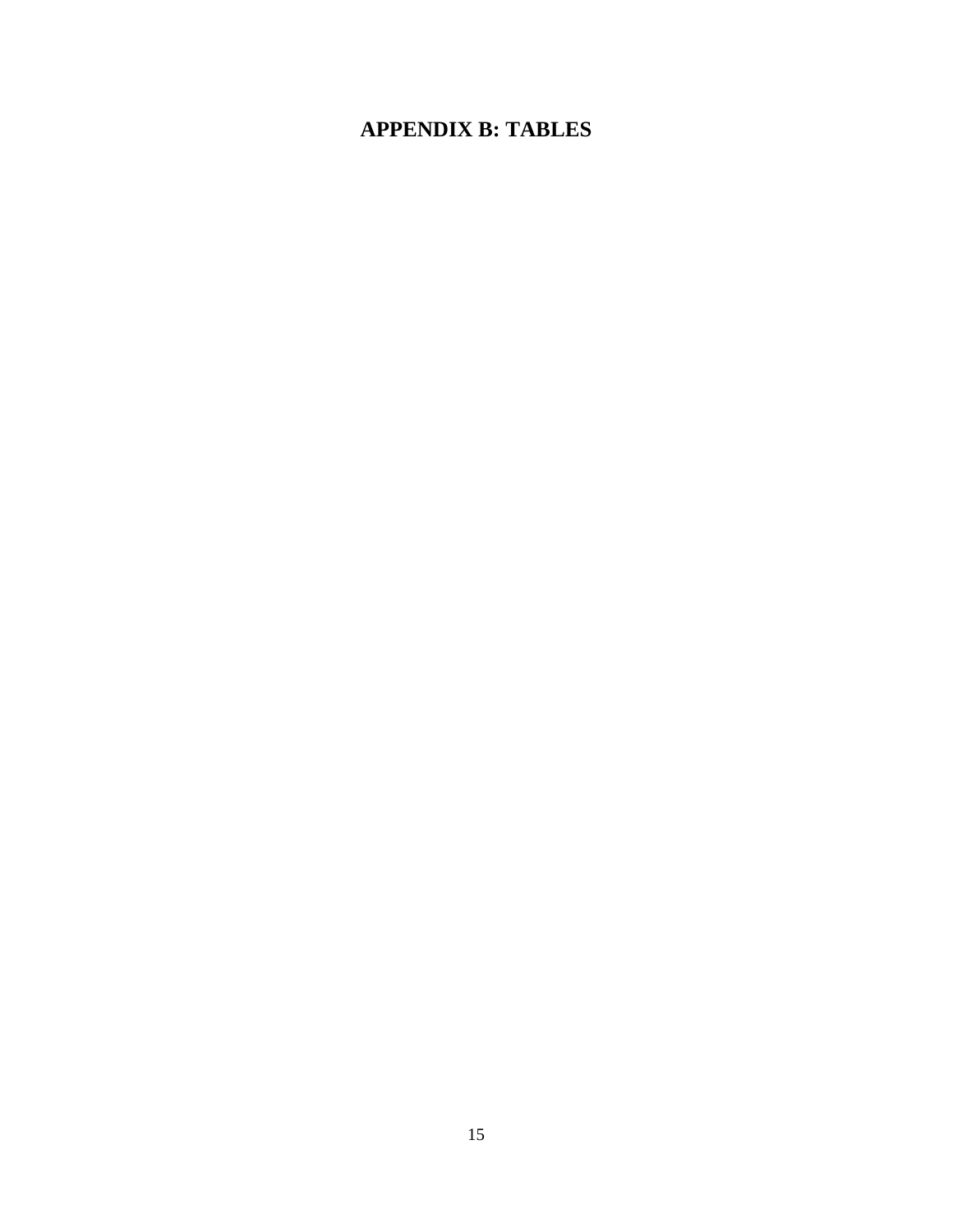|                 | Critical power estimates (W) | $W'$ estimates $(J)$  |
|-----------------|------------------------------|-----------------------|
|                 | Mean SD                      | Mean SD               |
| EP <sub>1</sub> | $100.34 \pm 18.25$           | $6124.53 \pm 2095.54$ |
| EP <sub>2</sub> | $100.32 \pm 21.06$           | $6127.74 \pm 1900.99$ |
| $\mathsf{CP}$   | $77.3 \pm 17.86$             | $6332.65 \pm 3015.85$ |

<span id="page-22-0"></span>*Table 1 Comparison of estimated values from 3 min test (3MT) trials and the multi-trial critical power test.*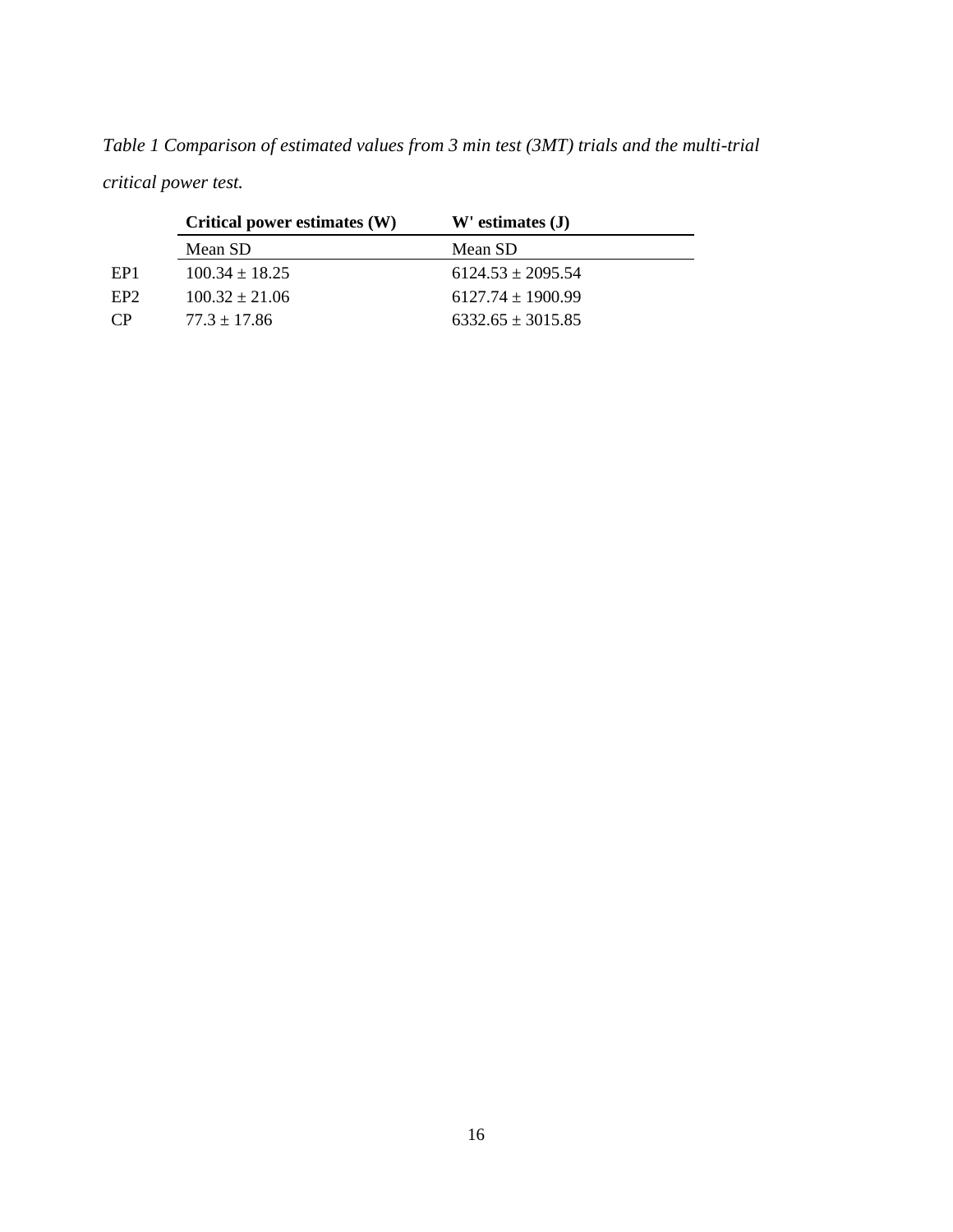|           | $\text{ICC } 2.1$ SEM |      | MD    | 95 % CI 3MT1-3MT2 |
|-----------|-----------------------|------|-------|-------------------|
|           |                       |      |       |                   |
| EP(W)     | 0.900                 | 6.68 | 18.53 | $-5$ to 5         |
| WEP $(J)$ | 0.783                 | 965  | 2674  | -759 to 752       |
| TW(J)     | 0.956                 | 793  | 2199  | $-807$ to 435     |

<span id="page-23-0"></span>*Table 2 Test-retest reliability data for 3 min (3MT) trials.*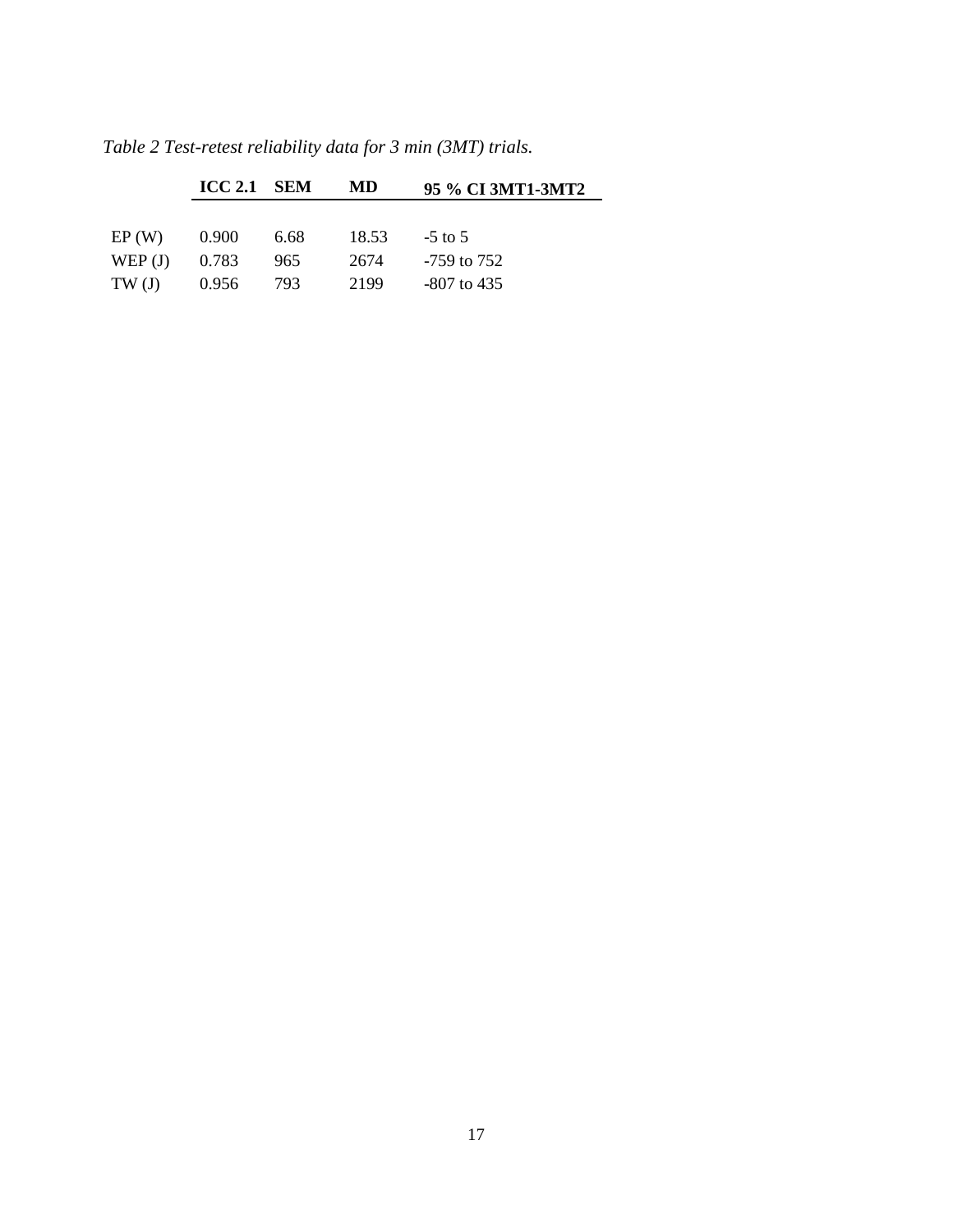#### **LIST OF REFERENCES**

- <span id="page-24-0"></span>Jones, A. M., Vanhatalo, A., Burnley, M., Morton, R. H., & Poole, D. C. (2010). Critical power: implications for determination of VO2max and exercise tolerance. Med Sci Sports Exerc, 42(10), 1876-90.
- Monod, H., & Scherrer, J. (1965). The work capacity of a synergic muscular group. Ergonomics, 8(3), 329-338.
- Poole, D. C., Burnley, M., Vanhatalo, A., Rossiter, H. B., & Jones, A. M. (2016). Critical power: an important fatigue threshold in exercise physiology. Medicine and science in sports and exercise, 48(11), 2320.
- Taylor, S. A., & Batterham, A. M. (2002). The reproducibility of estimates of critical power and anaerobic work capacity in upper-body exercise. European journal of applied physiology, 87(1), 43-49.
- Townsend, N. E., Nichols, D. S., Skiba, P. F., Racinais, S., & Périard, J. D. (2017). Prediction of critical power and w′ in hypoxia: Application to work-balance modelling. Frontiers in physiology, 8, 180.
- Moritani, T., Nagata, A., DEVRIES, H. A., & MURO, M. (1981). Critical power as a measure of physical work capacity and anaerobic threshold. Ergonomics, 24(5), 339-350.
- Hughson, R. L., Orok, C. J., & Staudt, L. E. (1984). A high velocity treadmill running test to assess endurance running potential. International journal of sports medicine, 5(01), 23-25.
- Calbet, J. A. L., Boushel, R., Rådegran, G., Søndergaard, H., Wagner, P. D., & Saltin, B. (2003). Determinants of maximal oxygen uptake in severe acute hypoxia. American Journal of Physiology-Regulatory, Integrative and Comparative Physiology, 284(2), R291-R303.

Sanchis‐ Moysi, J., Idoate, F., Olmedillas, H., Guadalupe‐ Grau, A., Alayon, S., Carreras, A., ... &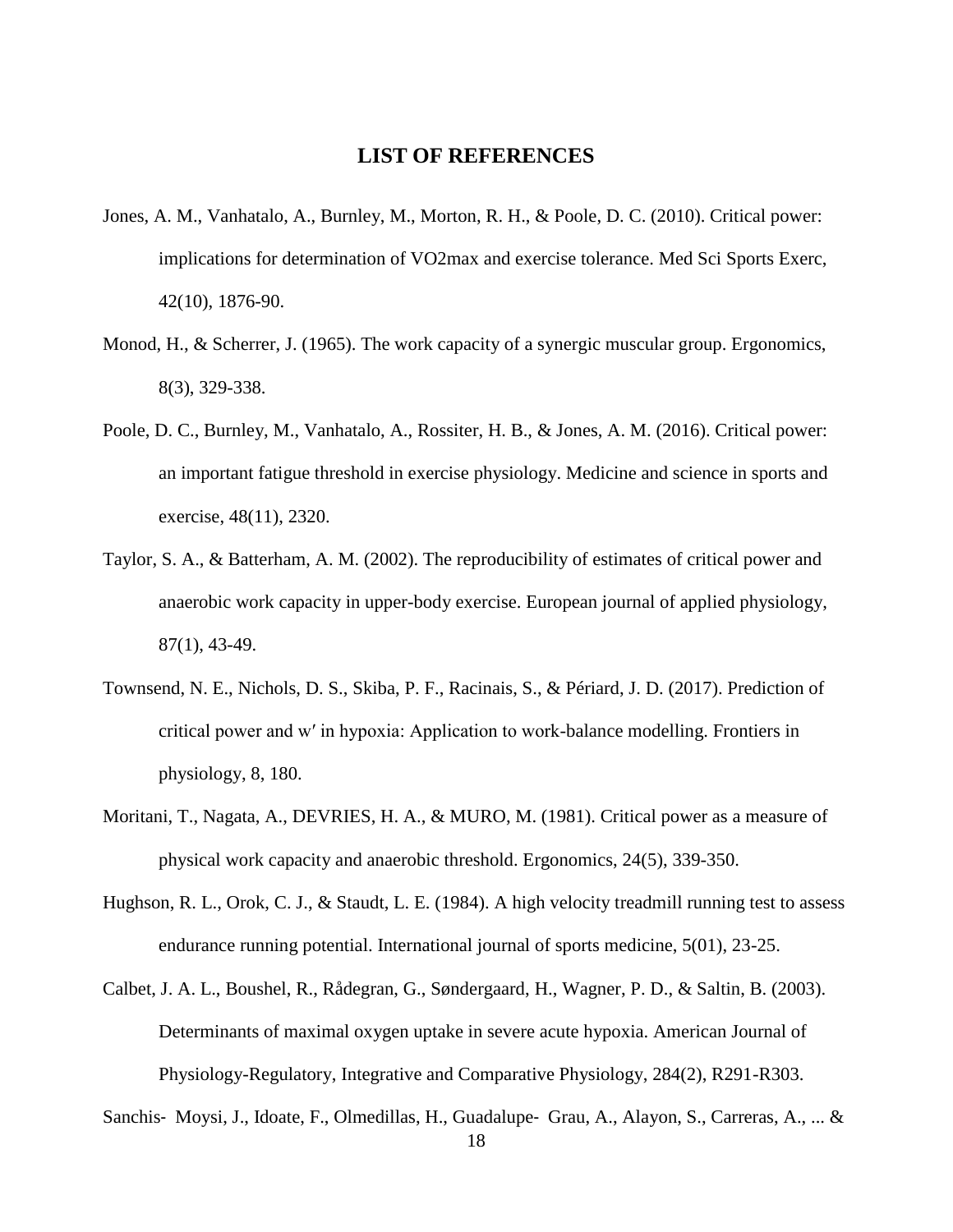Calbet, J. A. L. (2010). The upper extremity of the professional tennis player: muscle volumes, fiber- type distribution and muscle strength. Scandinavian journal of medicine  $\&$ science in sports, 20(3), 524-534.

- Martin, T. W., Zeballos, R. J., & Weisman, I. M. (1991). Gas exchange during maximal upper extremity exercise. Chest, 99(2), 420-425.
- Calbet, J. A., Holmberg, H. C., Rosdahl, H., van Hall, G., Jensen-Urstad, M., & Saltin, B. (2005). Why do arms extract less oxygen than legs during exercise?. American Journal of Physiology-Regulatory, Integrative and Comparative Physiology, 289(5), R1448-R1458.
- Bergstrom, H. C., Housh, T. J., Zuniga, J. M., Traylor, D. A., Camic, C. L., Lewis Jr, R. W., ... & Johnson, G. O. (2013). The relationships among critical power determined from a 3-min allout test, respiratory compensation point, gas exchange threshold, and ventilatory threshold. Research quarterly for exercise and sport, 84(2), 232-238.
- Galbraith, A., Hopker, J., Lelliott, S., Diddams, L., & Passfield, L. (2014). A single-visit field test of critical speed. International journal of sports physiology and performance, 9(6), 931-935.
- Jones, A. M., & Vanhatalo, A. (2017). The 'critical power'concept: applications to sports performance with a focus on intermittent high-intensity exercise. Sports Medicine, 47(1), 65-78.
- Smith, J. C., & Hill, D. W. (1993). Stability of parameter estimates derived from the power/time relationship. Canadian Journal of Applied Physiology, 18(1), 43-47.
- Gaesser, G. A., & Wilson, L. A. (1988). Effects of continuous and interval training on the parameters of the power-endurance time relationship for high-intensity exercise. International journal of sports medicine, 9(06), 417-421.
- Burnley, M., Doust, J. H., & Vanhatalo, A. (2006). A 3-min all-out test to determine peak oxygen uptake and the maximal steady state. Medicine and science in sports and exercise, 38(11),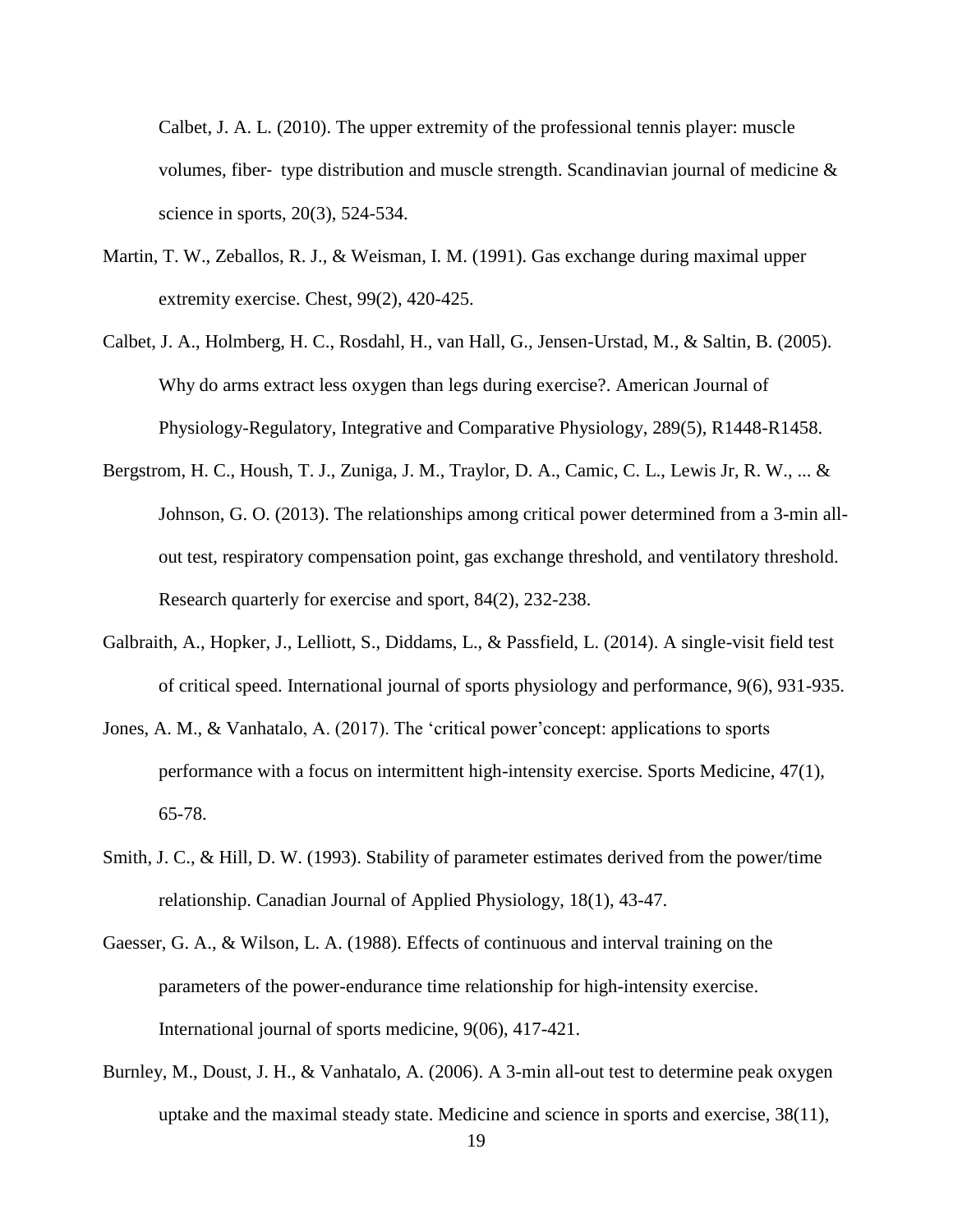1995-2003.

- Bergstrom, H. C., Housh, T. J., Zuniga, J. M., Camic, C. L., Traylor, D. A., Schmidt, R. J., & Johnson, G. O. (2012). A new single work bout test to estimate critical power and anaerobic work capacity. The Journal of Strength & Conditioning Research, 26(3), 656-663.
- Vanhatalo, A., Doust, J. H., & Burnley, M. (2008). A 3-min all-out cycling test is sensitive to a change in critical power. Medicine and science in sports and exercise, 40(9), 1693-1699.
- Vanhatalo, A., Doust, J. H., & Burnley, M. (2007). Determination of critical power using a 3-min all-out cycling test. Medicine and science in sports and exercise, 39(3), 548-555.
- Capodaglio, P., & Bazzini, G. (1996). Predicting endurance limits in arm cranking exercise with a subjectively based method. Ergonomics, 39(7), 924-932.
- Flueck, J. L. (2017). Experimental Protocol of a Three-minute, All-out Arm Crank Exercise Test in Spinal-cord Injured and Able-bodied Individuals. Journal of visualized experiments: JoVE, (124).
- La Monica, M. B., Fukuda, D. H., Starling-Smith, T. M., Wang, R., Hoffman, J. R., & Stout, J. R. (2018). Effects of normobaric hypoxia on upper body critical power and anaerobic working capacity. Respiratory physiology & neurobiology, 249, 1-6.
- Smith, J. C., Stephens, D. P., Hall, E. L., Jackson, A. W., & Earnest, C. P. (1998). Effect of oral creatine ingestion on parameters of the work rate-time relationship and time to exhaustion in high-intensity cycling. European journal of applied physiology and occupational physiology, 77(4), 360-365.
- Weir, J. P. (2005). Quantifying test-retest reliability using the intraclass correlation coefficient and the SEM. The Journal of Strength & Conditioning Research, 19(1), 231-240.
- Altman, D. G., & Bland, J. M. (1983). Measurement in medicine: the analysis of method comparison studies. Journal of the Royal Statistical Society: Series D (The Statistician),